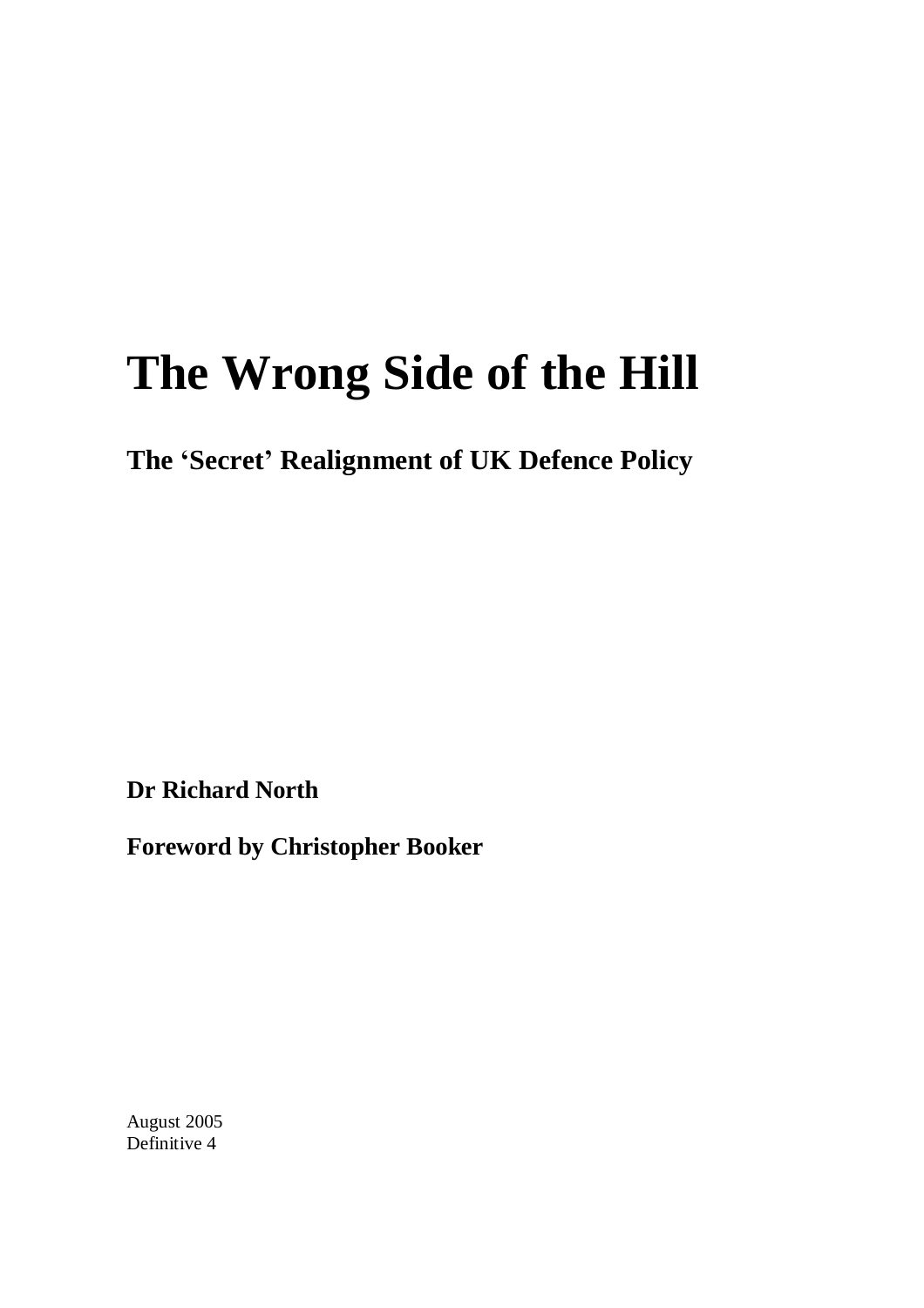## **Foreword**

The purpose of this paper by Dr Richard North is to provide some of the background to one of the most significant yet largely unreported political developments of recent years: the moves being made by the United Kingdom to integrate its armed forces with those of the European Union. The implications of this for Britain and for the United States can scarcely be exaggerated, because – for reasons set out in this paper - the nature of this new military relationship with her European partners will make it increasingly hard for the UK either to fight independently or to co-operate militarily with the US. That "special relationship" which has been the cornerstone of British defence policy from the time of the Second World War up to the recent US-British coalition in Iraq will be at an end.

What makes this even more alarming is the extent to which the British Government has been at pains publicly to conceal and even to deny its true military and political agenda in this respect, by insisting that its new relationship with its EU partners does not prejudice its continued participation in Nato. Yet the key to appreciating how rapidly the UK and the US are now moving apart, as Dr North shows, lies in the pattern of the procurement policy now being followed by the UK's Ministry of Defence (MoD).

The political cue for this historic parting of the ways was Tony Blair's agreement at St Malo in 1998 that Britain's armed forces should be integrated with those of the EU as part of an autonomous EU defence effort, capable of operating outside Nato. This led the following year to the EU's decision to establish a multi-national 'European Rapid Reaction Force' (ERRF) as the centrepiece of its new military ambitions.

The repercussions of this decision are made infinitely greater by the fact that both the US and the EU stand today on the edge of a technical revolution in warfare, centred on satellites, electronics and a new generation of vehicles, unmanned aircraft and weapons systems. So closely co-ordinated will the forces of the future need to be through their technology that it will be virtually impossible for forces working under different systems to work alongside one another.

Until recently the UK and the US were still working in close partnership in developing the technology required to achieve this mutational change in the nature of warfare. Most notably they were equal partners in what was known as the FSCS project, until Britain withdrew, leaving the US to carry on to develop its more advanced FCS (Future Combat System).

In the past year or two, the MoD's procurement policy has shown a similarly decisive shift away from co-operation with the US towards ever-closer dependence on Britain's EU partners. Almost across the board, the MoD is now turning its back on joint defence projects with the US, even where these involve British firms, to purchase instead equipment supplied or developed by firms in France, Germany, Italy and Sweden. The pattern of this dependence implies a state of technical and doctrinal integration with the EU's defence effort so complete that any further collaboration with the US will eventually be no longer feasible.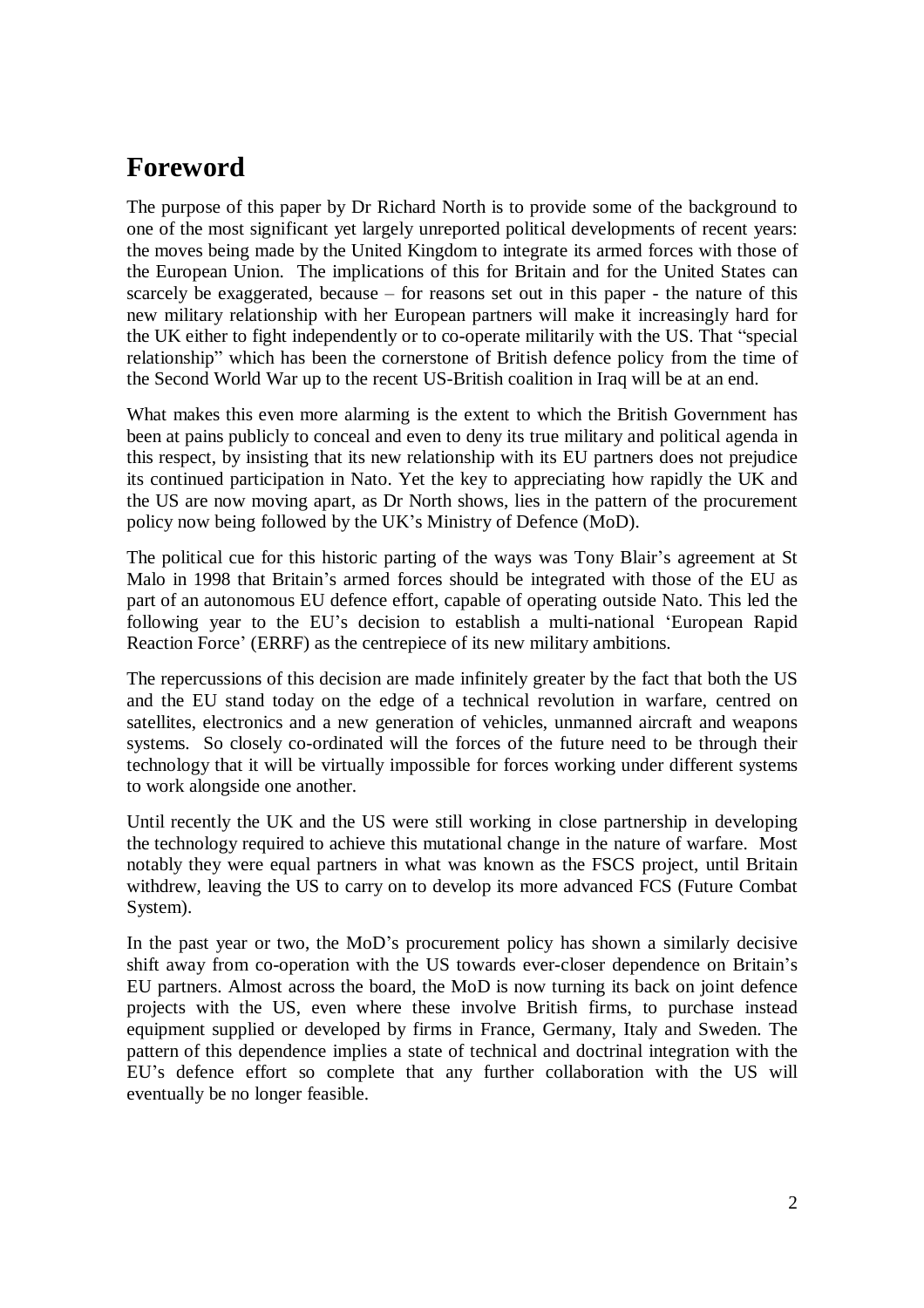The key to co-ordinating future warfare will lie in satellite systems, such as the US GPS/Navstar system on which Nato currently depends. The cornerstone of the EU's autonomous defence effort lies in its plans to establish three, largely French-built systems, led by Galileo, set up as a direct rival to the GPS system and due to be in place by 2008 and directed from the EU's satellite control centre in Spain.

From there, as Dr North shows, it is proposed that almost every aspect of Britain's future defence planning now relies on equipment supplied or being developed by her EU partners. British troops will no longer be transported by US-built C-130 and C-17 aircraft, but by the A400M "Eurolifter". The UK's successor to FSCS, a £14 billion project known as FRES (Future Rapid Effect System), will probably rely on armoured fighting vehicles supplied by Sweden, with French guns and ammunition.

Joint US-British bids to supply £1.1 billion-worth of trucks were in 2004 rejected in favour of trucks built by the German firm Man-Nutzfahrzeuge, adding the name of a former British firm ERF to imply some British contribution. US and other non-EU reconnaissance vehicles were rejected in favour of an obsolescent and much more expensive version made by the Italian firm Iveco, although their origin is again to be disguised behind the name of the British firm BAE Land Systems.

A joint project with the US to develop a 155mm howitzer has been abandoned in favour of a French gun firing German-designed shells. Battlefield radar systems are being built in Germany and Sweden. Development of unmanned aircraft is being led by France, while the RAF's main strike aircraft will be the Eurofighter, firing French-made missiles.

So the list continues, for projects large and small. Three giant aircraft carriers are to be shared between the Royal Navy and France, with the French firm Thales playing a central part in their design and construction. The UK has even abandoned its capacity to manufacture small arms, so that the British army's future rifles are likely to be supplied by Belgium.

The one consistent pattern in recent MoD procurement policy has been that, wherever possible, US firms are now being excluded, even where this means excluding British firms associated with them, and often buying inferior or more costly equipment than that which Anglo-US contractors could supply.

As Dr North's paper explores, the nature of the equipment now being bought for the UK's armed forces, and the "European" or "non-Nato" standards now being laid down by the new European Defence Agency in Brussels, implies not just a growing technical divergence between the ERRF and Nato but also a doctrinal conflict with established US and Nato practice which will make it increasingly difficult for forces on each side of this divide to work together, or even to share the same battlezones.

Almost the most startling feature of this immense political and military transformation is the extent to which it is moving ahead behind the scenes without being publicly explained or acknowledged, not least by the British government. Yet much of what is going on can be pieced together from the story now being consistently betrayed by the pattern of Britain's procurement policy. Such is the story which is for the first time publicly explored in Dr. North's remarkable paper.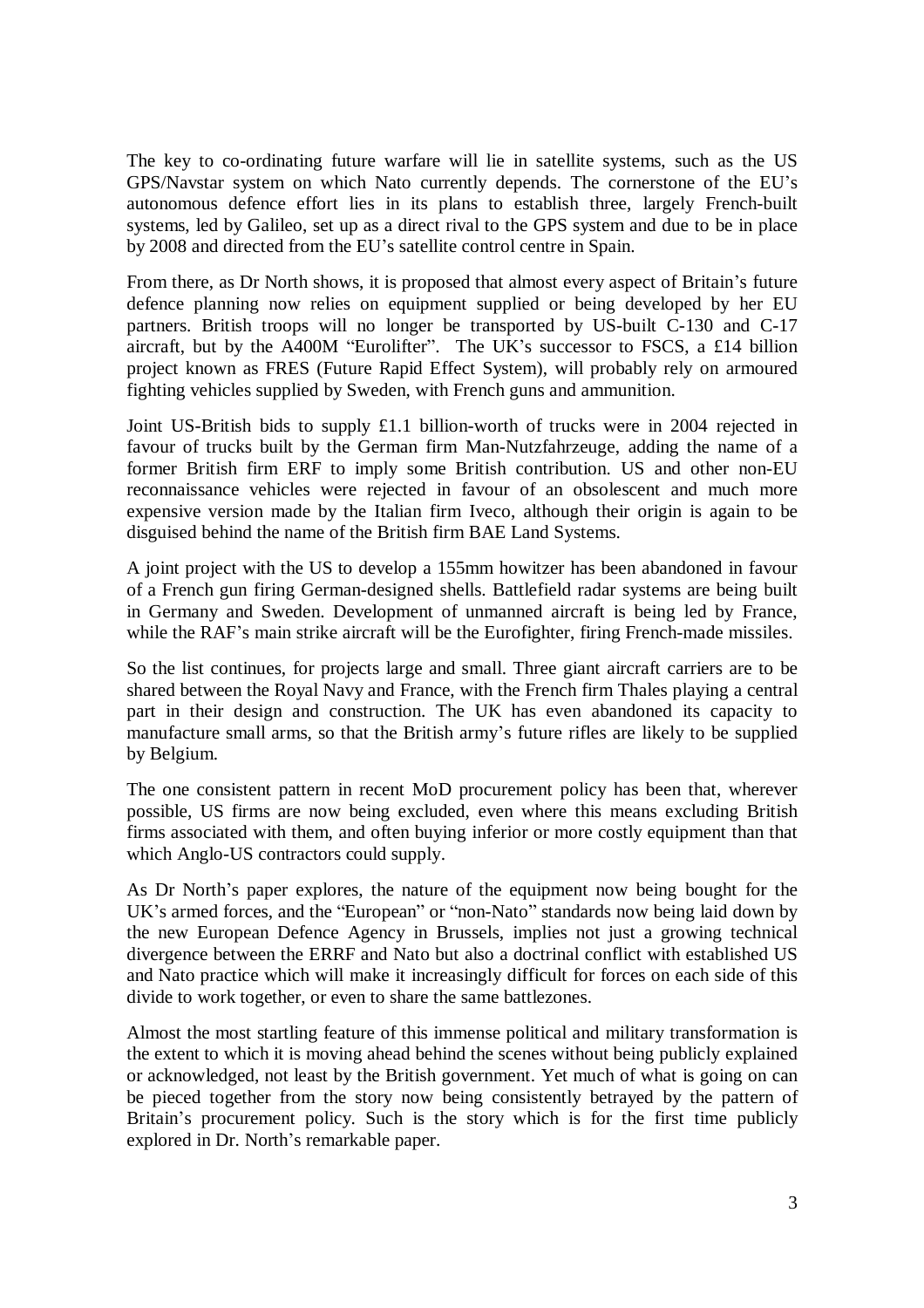### **The Wrong Side of the Hill**

#### **An account of the "secret" realignment of UK defence policy**

All the business of war, and indeed all the business of life, is to endeavour to find out what you don't know by what you do; that's what I called "guessing what was at the other side of the hill."

**Duke of Wellington, 1769-1852**

#### **Introduction**

On 3 December 1998, UK Prime Minister Tony Blair and French President Jacques Chirac met for a bilateral summit in St. Malo, France. Afterwards, they issued a joint *communiqué* in which they stated:

"…the Union (EU) must be given appropriate structures and a capacity for analysis of situations, sources of intelligence, and a capability for relevant strategic planning, without unnecessary duplication, taking account of the existing assets of the WEU and the evolution of its relations with the EU. In this regard, the European Union will also need to have recourse to suitable military means (European capabilities pre-designated within NATO's European pillar or national or multinational European means outside the NATO framework)". 1

The following June, at their Cologne European Council, the EU's heads of government picked up the ball Blair and Chirac had offered. They decided to give substance to the EU's "Petersberg tasks",<sup>2</sup> which were placed at the core of what was labelled the "European Common Security and Defence policy". The fifteen heads of government, along with the President of the European Commission, declared that:

…the Union must have the capacity for autonomous action, backed up by credible military forces, the means to decide to use them and a readiness to do so, in order to respond to international crises without prejudice to actions by Nato.<sup>3</sup>

In December 1999, the Helsinki European Council took the initiative further and agreed on the creation of a European Rapid Reaction Force (ERRF). This was to be an EU-led military force able to deploy within 60 days and sustain for at least one year, up to 60,000 personnel capable of the full range of Petersberg tasks. Also agreed was a "Headline Goal" which set out the specific force components which member states agreed to contribute.

<sup>&</sup>lt;sup>1</sup> Cited in: http://www.cap.uni-muenchen.de/download/2004/2004\_Venusberg\_Report.pdf

<sup>&</sup>lt;sup>2</sup> named after the hotel near Bonn, where in June 1992, Western European Union ministers who formulated the "tasks". See: http://europa.eu.int/scadplus/glossary/petersberg\_tasks\_en.htm

<sup>&</sup>lt;sup>3</sup> Presidency conclusions. Annex III. http://ue.eu.int/ueDocs/cms\_Data/docs/pressData/en/ec/57886.pdf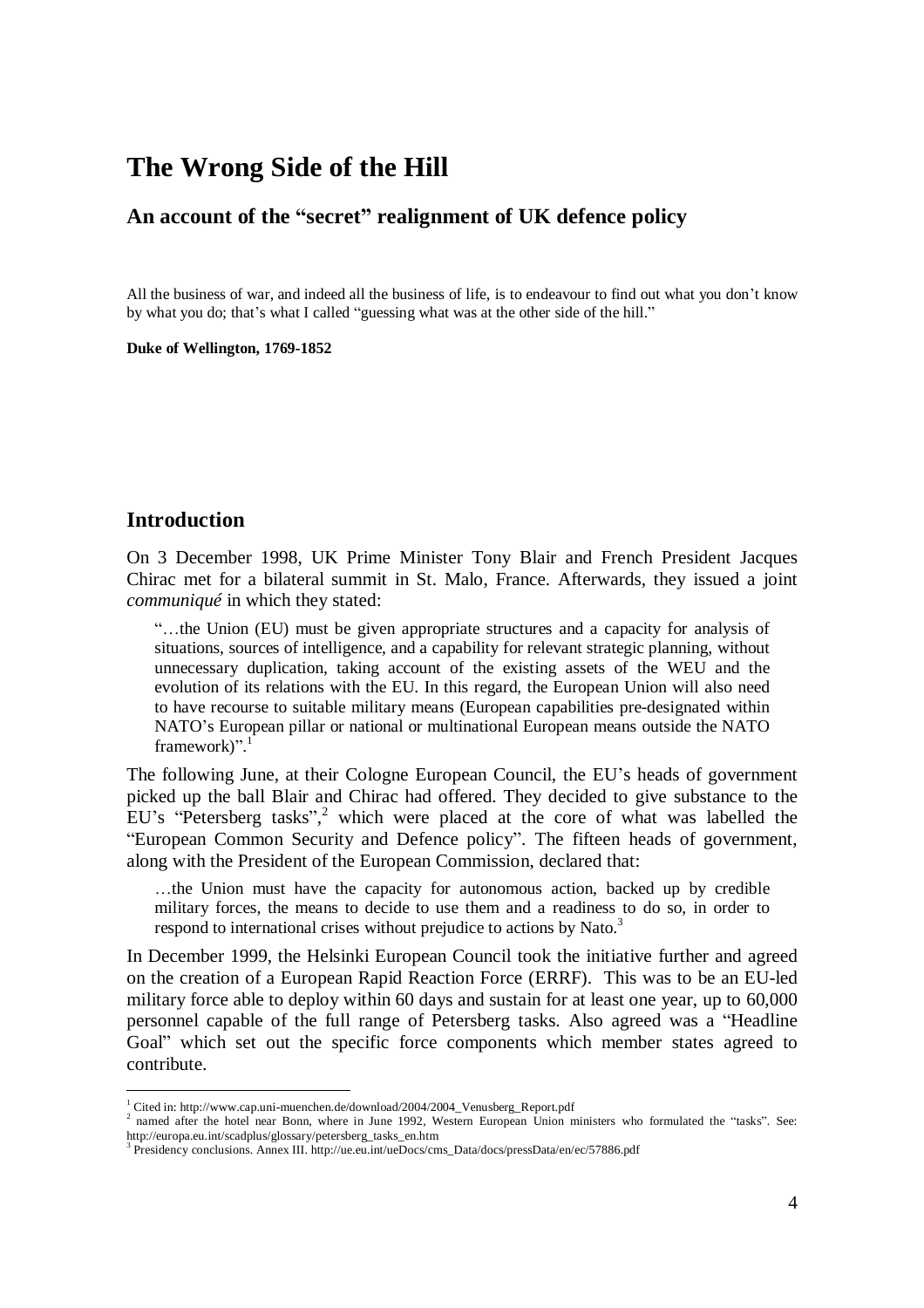Political analysts saw Blair's part in these events as a bid to reassert his claim to being a leader of "Europe", alongside France and Germany, a gesture to compensate for his country's failure to join the single currency. What they did not grasp was the extent to which he was bartering one of his country's greatest assets: Britain's armed forces. In so doing, he was turning his back on 50 years of the Nato alliance and on Britain's "special relationship" with the United States.

This action was given substance by a treaty, signed between the British government and five other nations – France, Germany, Spain, Italy and Sweden – on 27 July 2000.<sup>4</sup> Described as a "Framework agreement" between the six countries, overtly, it concerned "measures to facilitate the restructuring and operation of the European defence industry". But, in Part 7 (Articles 45-49), the Parties recognised "the need to harmonise the military requirements of their armed forces" and set out a permanent process for "harmonised force development and equipment acquisition planning".

Crucially, they agreed "to co-operate in establishing a long term master-plan that would present a common view of their future operational needs." This would constitute a framework for harmonised equipment acquisition planning and "orientation for a harmonised defence related R&T policy". To that effect, they agreed to subscribe to a "detailed analysis of military capabilities and the national planning status and priority of equipment and system programmes", as well as co-operating "as early as possible" in the genesis of the requirement up to and including the specification of the systems they wanted to develop and/or purchase.<sup>5</sup>

Despite being concluded entirely outside the framework of the European Union, it took in the six member states which accounted for 90 percent of indigenous armament production within the EU and was clearly part of the overall plan for European defence integration. The recitals refer to making a contribution to "the construction of a common European security and defence policy".

The Treaty also called for the Parties to "define and implement the methods, means and organisation" to achieve their objectives. This was done in July 2004 when, by a Joint Council Decision, the EU set up the European Defence Agency. It started work in January 2005, under the direction of Nick Witney from the MoD, its task to co-ordinate and promote development of European military capabilities and to foster the establishment of a European defence market.<sup>6</sup>

Meanwhile, the UK redefined its policy towards Nato. In April 1999, Blair had attending the Nato's  $50<sup>th</sup>$  Anniversary celebrations in Washington, where he and other leaders reaffirmed their commitment to Nato as "an alliance for the  $21<sup>st</sup>$  Century".<sup>7</sup> Implementing the decisions of this Summit, including the newly agreed Strategic Concept and the Defence Capabilities Initiative, became for a short time a central part of UK defence policy.<sup>8</sup> But, in 2002, references to the Washington Summit were removed, the policy becoming to: "Strengthen European security through an enlarged and modernised Nato,

 $^{4}$  http://news.mod.uk/news/press/news\_press\_notice.asp?newsItem\_id=391<br>5 http://www.mod.uk/jesusa/adj/

http://www.mod.uk/issues/edi/

<sup>6</sup> http://ue.eu.int/cms3\_fo/showPage.asp?id=277&lang=EN&mode=g

<sup>7</sup> http://www.nato.int/docu/comm/1999/9904-wsh/9904-wsh.htm

<sup>8</sup> http://www.ogc.gov.uk/embedded\_object.asp?docid=358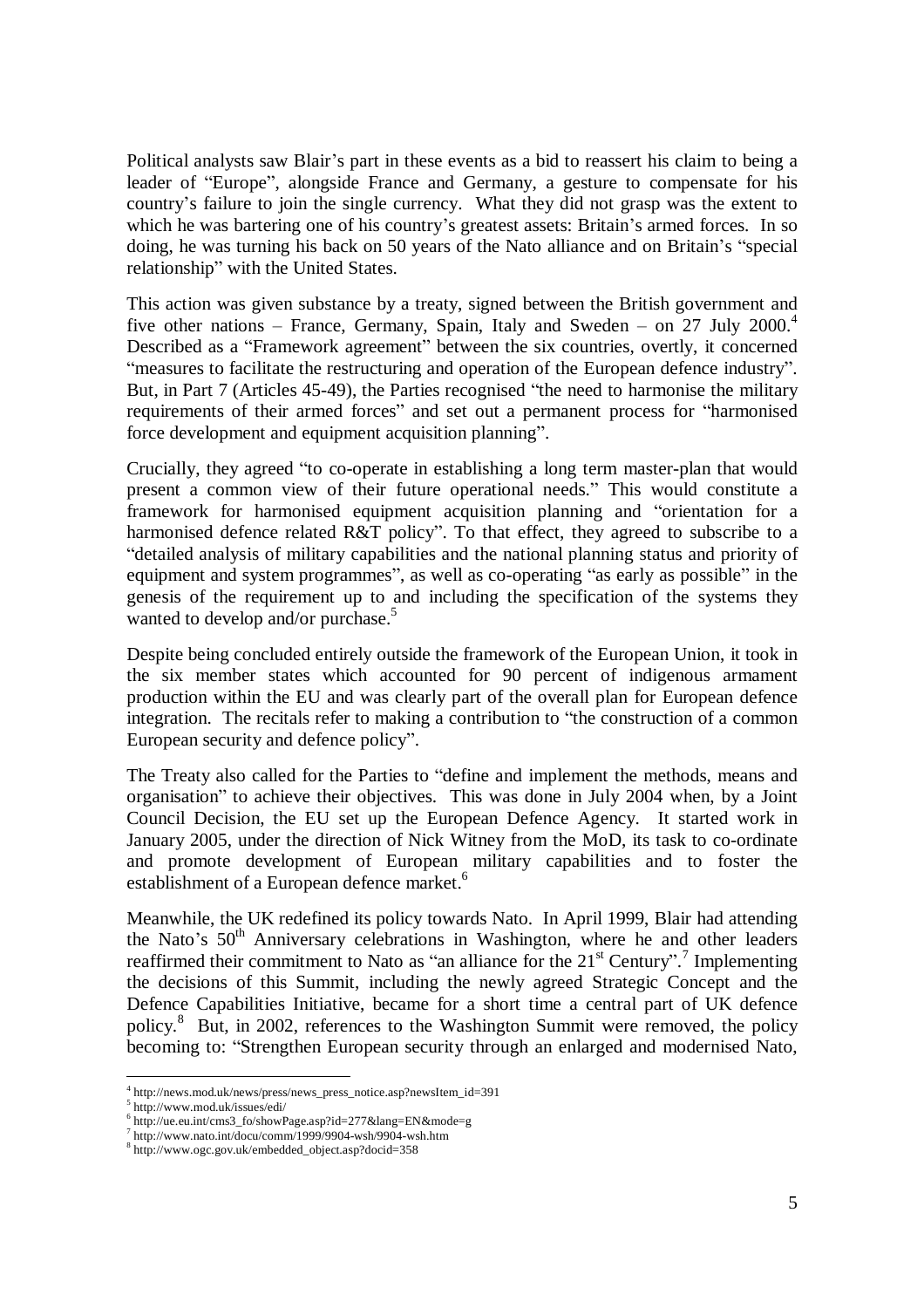an effective EU military crisis management capacity and enhanced European defence capabilities."<sup>9</sup> This was later reaffirmed in a Treasury document as a "Joint target with Foreign and Commonwealth Office", with the addition that:

From 1 April 2003, this subsumes SR2000 Target 4, "Working with Nato Allies, implement the decision of the Nato Washington Summit, including the new Strategic Concept and the Defence Capabilities Initiative, and help adapt Nato to the new strategic environment $^{10}$ 

Nevertheless, concerns that Prime Minister Blair is abandoning the "special relationship" have not been shared by the wider community of defence analysts, and the political evidence of the "Framework agreement", the change in policy towards Nato and Britain's participation in the European Defence Agency are often discounted. Some commentators even assert that the Atlantic alliance has never been stronger, citing the UK's continued support of the US in the Iraqi war coalition, her partnership in the Joint Strike Fighter (JSF) project and the work on securing compatibility between military voice and digital communications systems, respectively Bowman and the Joint Tactical Radio System.

However, it was Winston S. Churchill who, in his 1946 "Iron Curtain speech", defined the relationship as the fraternal association of the English-speaking peoples. "This means a special relationship between the British Commonwealth and Empire and the United States," Churchill declared, adding:

This is no time for generalities, and I will venture to be precise. Fraternal association requires not only the growing friendship and mutual understanding between our two vast but kindred systems of society, but the continuance of the intimate relationship between our military advisers, leading to common study of potential dangers, the similarity of weapons and manuals of instructions, and to the interchange of officers and cadets at technical colleges. $^{11}$ 

By reference Churchill's definition, the health of the "special relationship" can be measured not only from the outward manifestations of "fraternal association" but by the tangible evidence of "the similarity of weapons…" and related issues. That is the task of this paper. It looks beyond the rhetoric at the evidence of the past success of the "special relationship"– to be seen in similarities in equipment used by US and British armies. For instance, the main battle tanks of the British and US armies are essentially the same in performance and capability and the armoured infantry carriers are virtually identical.

In the business of war, and indeed all the business of life  $-$  to adopt Wellington's phraseology – form follows function. The shape of equipment is defined by the purpose and the purpose by the thinking. If the equipment in different armies looks the same, it is reasonable to assume that the thinking must be the same. Similarly, if armies have hitherto fielded similar equipment and significant divergences then appear, this might reflect new divergences in thinking. Thus, the premise is that, while a "high-level" examination of Anglo-American relationships may yield confusing signals, an examination of procurement policies and of the equipment now being chosen for the armed forces of the two nations may give us a more reliable and accurate picture.

<sup>&</sup>lt;sup>9</sup> http://www.archive2.official-documents.co.uk/document/cm55/5571/5571-09.htm20022002 Spending Review PSA<br><sup>10</sup> Quarter 4 Report to HM Treasury, Progress Against Spending Review 2002, Public Service Agreement Targets (Apr as at 31 March 04. See: http://www.mod.uk/linked\_files/issues/finance/psa4qtrrpt\_apr03-mar06@310304.pdf <sup>11</sup> http://www.nato.int/docu/speech/1946/s460305a\_e.htm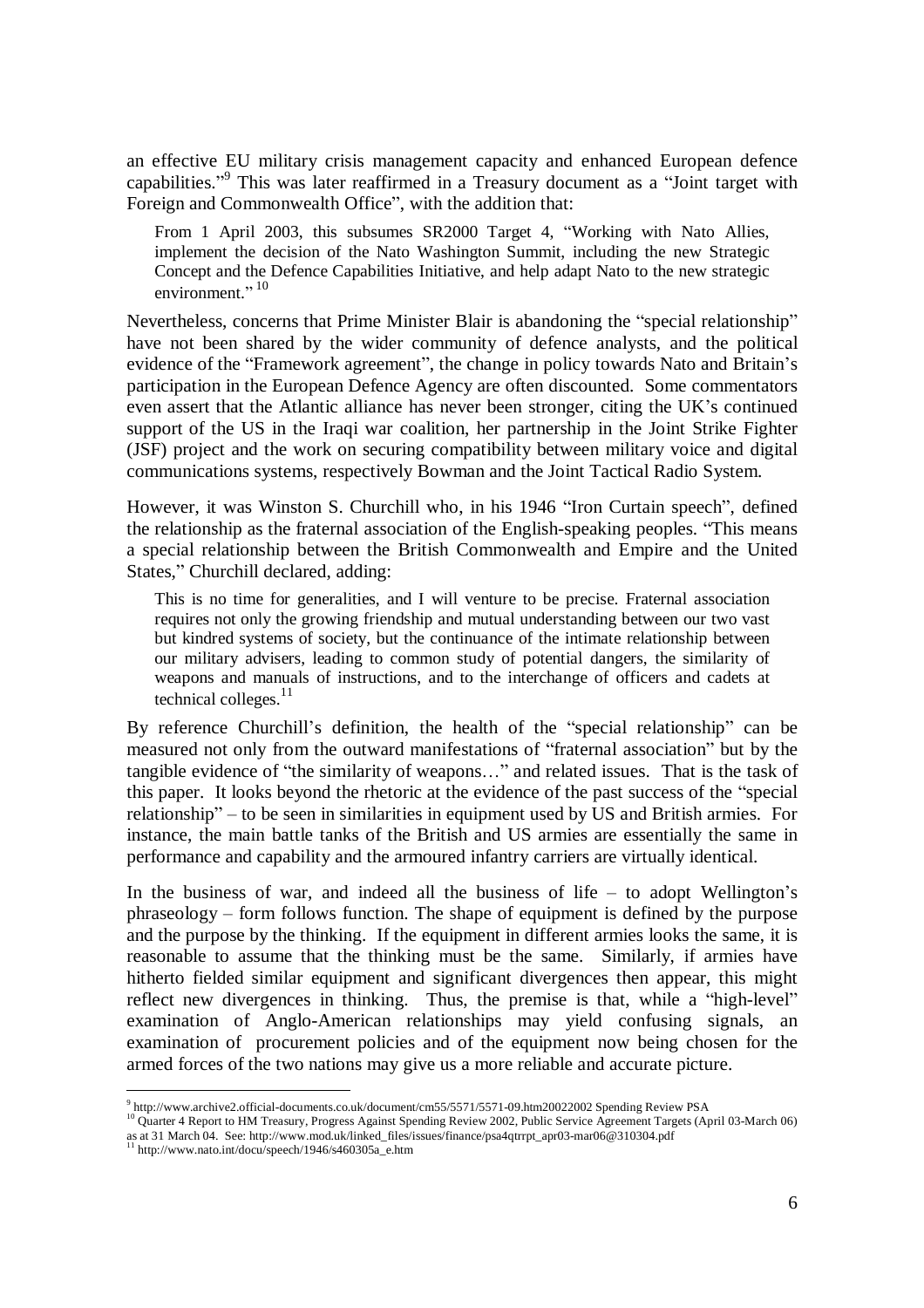#### **Background**

The armed forces in Britain, many European nations and the United States are undergoing a transformation which amounts to a major revolution in military technology. Based around a concept generically known as "net-centric warfare", it is akin in scale and importance to the transition from the single-shot weapon to the machine gun. It aims to meld the power of military hardware with the sophistication of information and communications technology in order to dominate the battlefield and ensure rapid victory.<sup>12</sup>

There are four drivers of this change. First is the end of the Cold War, which removed the threat of a mass armoured invasion of Europe by the USSR. Secondly, new threats have emerged, specifically failed states and global terrorism. They require armed forces which can be deployed rapidly over long distances, able to act on arrival with minimal preparation, and able to sustain intensive operations without fixed supply lines. Third, with the end or scaling down of conscription in many developed nations, and shrinking defence budgets, armies are smaller and there is a need to do more with less manpower resource. Fourth, in developed nations, there is a low public tolerance for casualties.

The combination of these elements require Western armed forces to undergo restructuring and re-equipment for what is generically known as "expeditionary warfare". Forces are deployed by aircraft rather than ship which generally limits the weight of armoured vehicles to 20 tons, compared with the 60-70 ton Main Battle Tanks (MBT) currently used.<sup>13</sup> This means more than just the provision of new vehicles. To deliver the same effective punch as traditional platforms, while also affording the same degree of protection that will ensure low casualties, designers need to provide the attributes of MTBs at a third or less of their weight. From a purely engineering stance, this is impossible.

The solution has been to employ highly sophisticated technology, which has been combined into the single all-embracing system known as net-centric warfare. The underlying theory is that enemies can only become a threat if they can engage their own weapons, so the idea is to saturate the battlefield with highly sophisticated equipment to detect enemies before they can close to range, and then destroy them with stand-off or long-range weapons before they can do any damage.

Detection equipment will be mounted on a variety of platforms, from satellites to highflying, dedicated intelligence gathering aircraft, AWACS, combat aircraft, helicopters and unmanned airborne vehicles (UAVs). On the ground, there will be armoured reconnaissance vehicles and even robots, but all combat elements will also acquire data on enemy movements and feed them into the system. Where naval elements are involved, they too will gather intelligence.

 $12$  For a general discussion of the issues, from a US perspective, where the process is described as "force transformation" see: http://www.iwar.org.uk/rma/resources/transformation/military-transformation-a-strategic-approach.pdf. For a more detailed (595 pages) exposition, see: http://www.iwar.org.uk/rma/resources/ebo/effects-based-ops.pdf<br><sup>13</sup> The limit is set by the effective payload of the C-130 Hercules. However, the US may upgrade its C-17 fleet to give aircraft the

ability to land on unprepared airstrips. Equally, the EU forces will be deploying A400Ms, with their higher load-carrying capacity. Thus, the weight limit may not hold.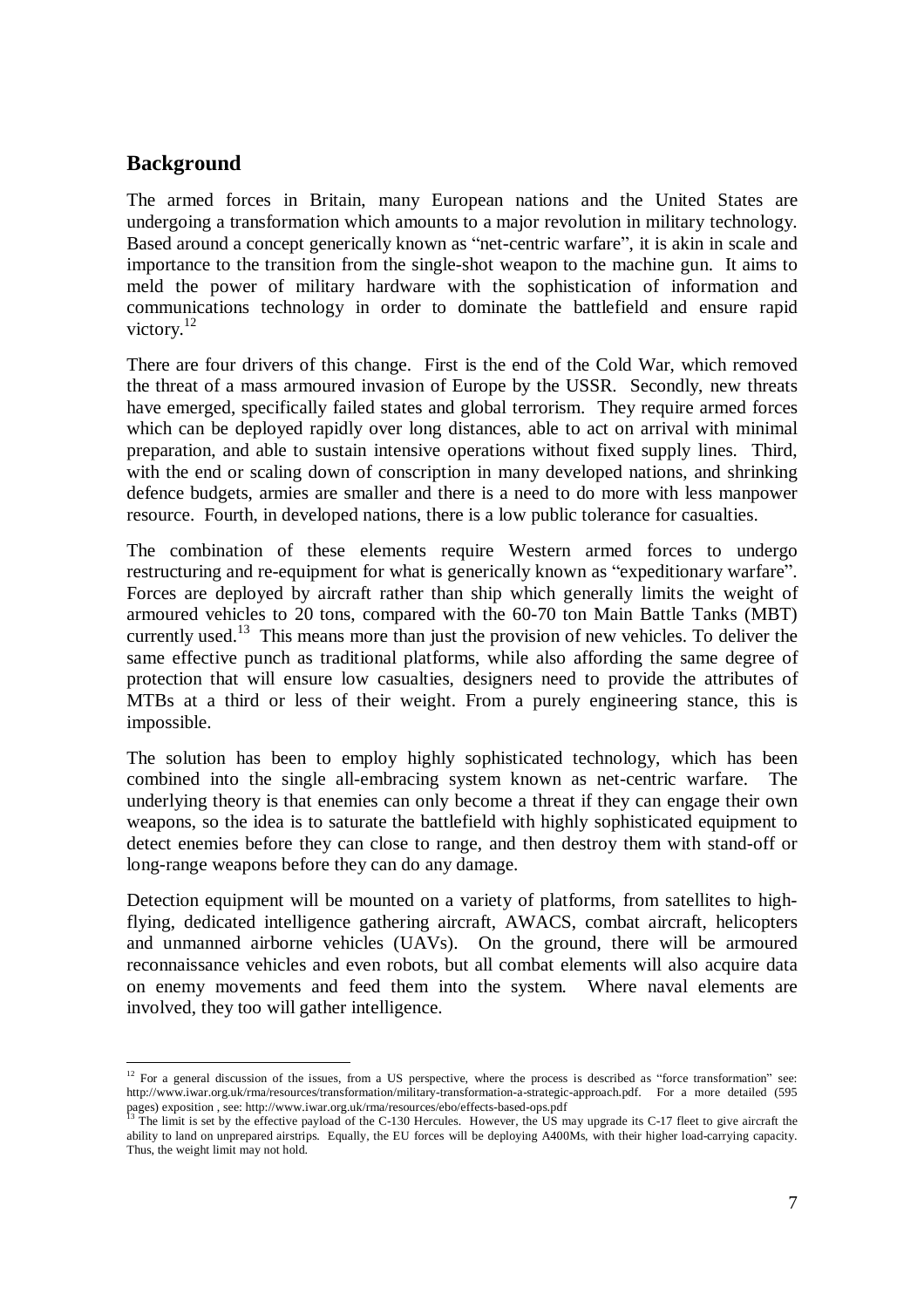The problem is that this system generates more raw data than traditional structures can process. Neither can they communicate results in time for the intelligence to be acted upon. Therefore, computers and software of unprecedented sophistication have been developed which can integrate, process and analyse the data streams. The results are then distributed by an equally sophisticated, high-capacity communications network, to which all formations are linked, down to individual unit – and sometimes to each soldier. An essential part of this system is the identification of all friendly forces (or "blue" forces as they are known in military jargon), plus targeting information and weapons guidance to enable precision delivery of ordnance.

All units in a network receive a constantly updated flow of "real time" information on the position of all friends and foes, giving them a unique (and unprecedented) overview of the battlespace, known as "enhanced situational awareness". In as much as parts of the communications system have similarities with the internet, components of which are actually used by the military, it has been described as "the internet goes to war".

The technology promises to allow an overall reduction in armed forces, in anticipation of which Britain has already reduced its Army establishment, reorganising and amalgamating famous regiments. For instance, the Devonshire and Dorset Regiment, which dates back to 1685, and the Royal Gloucestershire, Berkshire and Wiltshire Regiment, formed ten years ago but whose origins go back more than 300 years, are set to be amalgamated. The King's Own Royal Border Regiment, dating back to 1680, is also looking vulnerable to amalgamation or disbandment.<sup>14</sup>

However, there is a huge initial cost involved in re-equipping. For a mid-sized power like Britain - which has neither the economic capacity nor tax revenue to develop its own systems independently - some form of co-operation is vital. It also makes economic sense as the costs of development can be spread over larger quantities of equipment than are required by the British Army.

Unfortunately, there are emerging two competitive, and to a great extent incompatible systems aimed at implementing net-centric warfare – espoused respectively by the United States and by Europeans. It is the contention of this paper that Blair was faced with a choice between the America and Europe systems and, at St Malo in 1998, chose the latter. To support this contention, firstly, evidence will be introduced to demonstrate that there is indeed a division between systems. Then, through details of its procurement decisions, it will be shown that the British government is consciously electing to join the European camp.

#### **The seeds of division**

Intriguingly, the best evidence of the divide between Europe and the United States is to be found not on Earth, but in space. If this is the "final frontier", it is also the frontier between the rival systems.

In many respects, this is unsurprising as net-centric warfare relies on space assets, including communications satellites, "space radar" and ground surveillance satellites.

<sup>14</sup> *The Times*, 24 November 2004.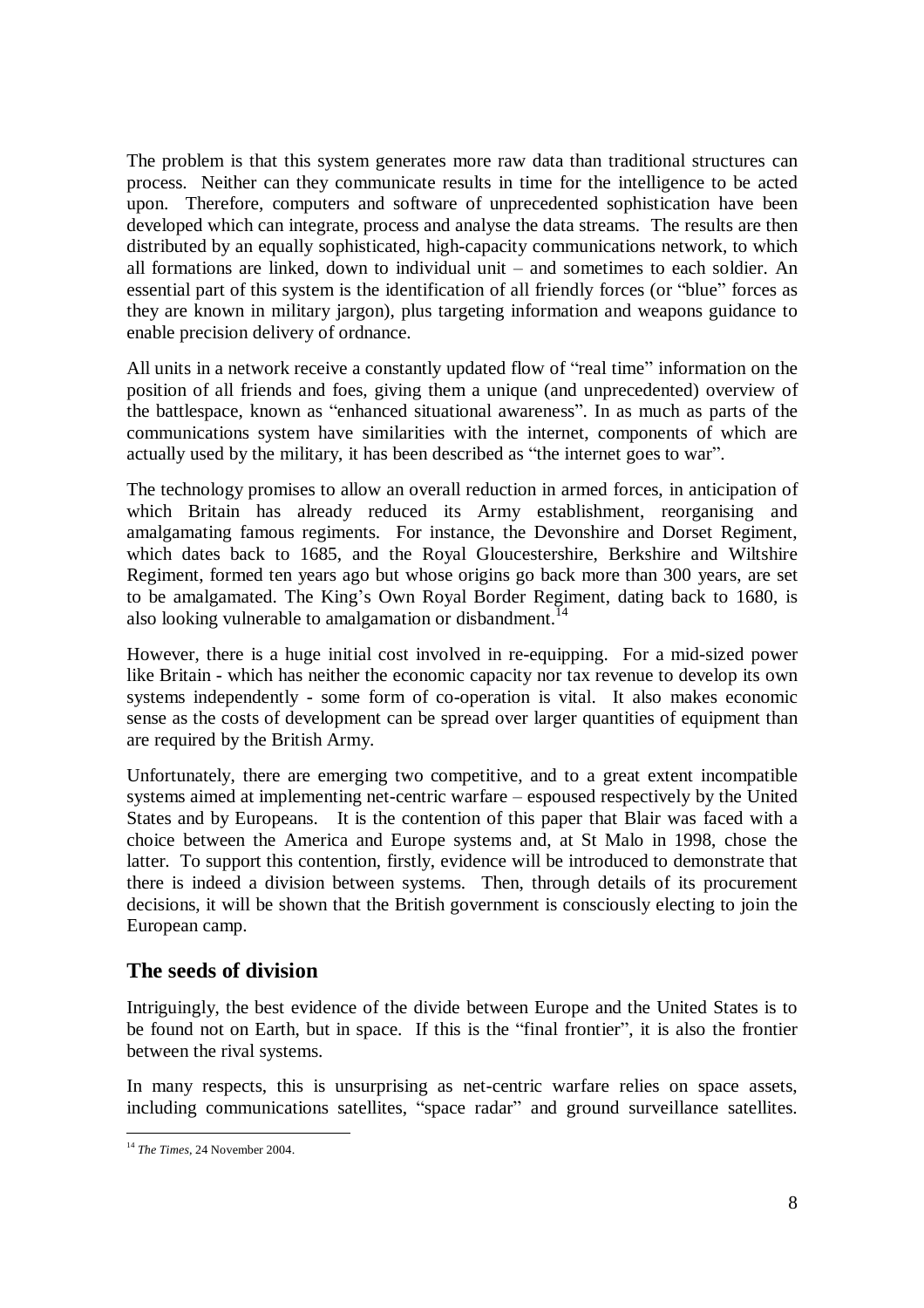And, while the United States has a long lead in the military exploitation of space, European nations are making catching up a priority. Already, there is a European Union Satellite Centre in Torrejón de Ardoz, Spain. It will operate, through the European Space Agency, the Global Monitoring for Environment and Security (GMES) earth observation satellites. These are supplemented by other satellites, including the joint French, Italian and Spanish Helios systems, the German SAR LUPE system and others. They are being combined into a single network as "the first step towards an eventual autonomous European capacity in strategic imagery". 15

The EU also aims to use communication satellites provided by member states, including the UK's Skynet,<sup>16</sup> the French Syracuse network and Nato assets. The latter are secured under the "Berlin Plus" agreement between the EU and Nato, of 17 March 2003, which allows the EU to use Nato's collective capabilities and assets.<sup>17</sup> Some traffic will be passed through commercial satellites as well.

Communications apart, the key system is known generically as the "global positioning system" or GPS. First introduced by the US in 1995 in the form of its Navstar programme, it has two key functions. It provides positioning data for mobile units, making possible sophisticated "command and control" needed for net-centric warfare, and it forms the basis of all-weather precision guidance for a wide variety of munitions. In this way, GPS is the core system in net-centric warfare.

Currently, accurate global satellite positioning is provided only by the United States, which makes the service freely available to all users. Military applications and GPSrelated technologies are co-ordinated through Nato.<sup>18</sup> However, the European Union is now well advanced in its plans to launch a rival system, Galileo. Projected to be fully operational by 2008, this has considerable implications for the United States, for Nato and for British forces. Without dwelling on all the implications (some of which are addressed later),  $19$  the relevant issue at this juncture is how the availability of this system affects the ability of British forces to work alongside the US.

Although high-level interoperability concerns have been largely resolved and the two systems do not interfere with each other, significantly, both produce high-accuracy encrypted military signals. Receiving equipment needs the correct deciphering chips and equipment designed to work solely with Navstar cannot be used for Galileo, and *viceversa*. Here, there is scope for considerable conflict as there is ample evidence that Galileo is intended to permit independent operations of the ERRF. Not least is the EU's White Paper on Space, which states unequivocally that, "to be credible and effective," the ESDP must be "based on autonomous access to reliable global information so as to foster informed decision-making." It goes on:

<sup>15</sup> http://europa.eu.int/comm/space/news/article\_2262.pdf

<sup>&</sup>lt;sup>16</sup> The UK has also provided one of three EU military headquarters Command Information Systems (CIS), creating a Permanent Joint Headquarters for EU military operations, in Northwood, North London.

 $17$  http://www.nato.int/docu/pr/2002/p02-142e.htm

<sup>&</sup>lt;sup>18</sup> Such as the Joint Direct Attack Munition (JDAM), a low-cost guidance kit that converts existing unguided free-fall bombs into accurately guided "smart" weapons. The JDAM kit consists of a new tail section that contains an Inertial Navigation System/Global Positioning System.

<sup>&</sup>lt;sup>19</sup> See also an exploration of the issues in: North RAE, Galileo: the political and military implications. Bruges Group, London: http://www.brugesgroup.com/mediacentre/index.live?article=221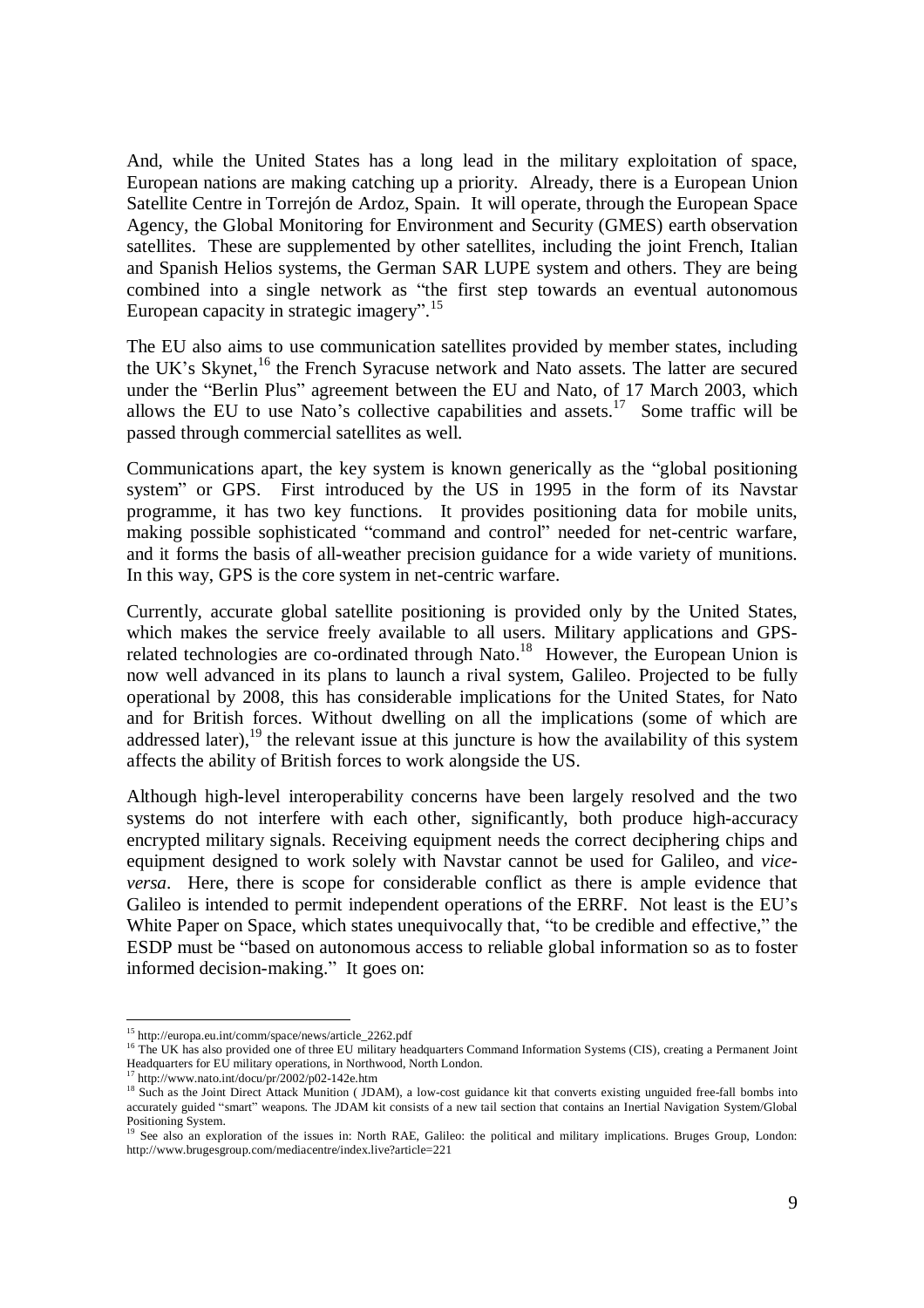Space technologies and infrastructures ensure access to knowledge, information and military capabilities on the ground that can only be available through the capacity to launch, develop and operate satellites providing global communications, positioning and observation systems.<sup>2</sup>

Furthermore, French defence minister Michèle Alliot-Marie has confirmed that Galileo will be available for French military use. $^{21}$ 

Clearly, the intention is for the ERRF to be Galileo-enabled. This poses a problem for forces working with Navstar and particularly for the UK which relies on the Bowman digital communications system. This is progressively being introduced into service with an integral GPS "appliqué" to allow the user immediate position and navigational data.<sup>22</sup> To cope with Galileo, either Bowman will have to be dual-equipped, adding to its complexity and cost, or a choice will have to be made between systems.<sup>23</sup>

Wholly unresolved is the problem of system integration, as to whether equipment configured to integrate encrypted Galileo data could also accept a Navstar feed, and *vice versa*. If there are technical problems in so doing, then the British commitment to work within the ERRF would require the fitting of Galileo-enabled equipment, which could permanently exclude it from working alongside the US.

#### **The truck enigma**

Despite the obvious military applications of Galileo, British ministers continue to maintain that Navstar remains the Nato standard and that British armed forces are committed to its use. The deployment of Galileo, therefore, cannot be taken as *prima face* evidence of a UK lurch into the European camp, even if the government – through European Union and European Space Agency funding – is contributing an estimated £400 million to the project. However, over the longer-term, as the UK's partners in the ERRF progressively switch to Galileo, it is hard to see how Britain can remain outside the system.

An indication as to how the UK might be drawn in comes with a recent decision by the MoD to re-equip the Army's entire medium transport fleet with trucks built by the German-owned and Austrian-based MAN-Nutzfahrzeuge company. The contract, the biggest in 25 years, is worth £1.1 billion and covers the initial supply of 5,000 cargo and recovery trucks, with an option for further vehicles.<sup>24</sup>

The award was difficult to understand as MAN was bidding against US truck-makers Oshkosh and Stewart and Stevenson, both suppliers to the US Army and Marines. The latter firm had teamed with UK firms LDV Limited, Multidrive Limited and Lex Defence and intended to build the trucks in Birmingham, giving the contract a high British-built component. The firm Multidrive is a specialist in off-road industrial vehicles and

 $\rm ^{20}$ http://europa.eu.int/comm/space/whitepaper/pdf/spwhpap\_en.pdf

<sup>&</sup>lt;sup>21</sup> *DefenseNews*, 27 December 2004.

<sup>22</sup> http://www.global-defence.com/2000/pages/bowman.html

<sup>&</sup>lt;sup>23</sup> Recently, the Royal Netherlands Navy decided to equip its Marine Cops with the Bowman system. A key deciding factor was the interoperability it provided between the Netherlands and UK forces, as well as interoperability with other allied forces. See: http://www.deagel.com/news2/?p=ns000162sl<br><sup>24</sup> http://www.mod.uk/dpa/news/pn2004/oct04/truck.htm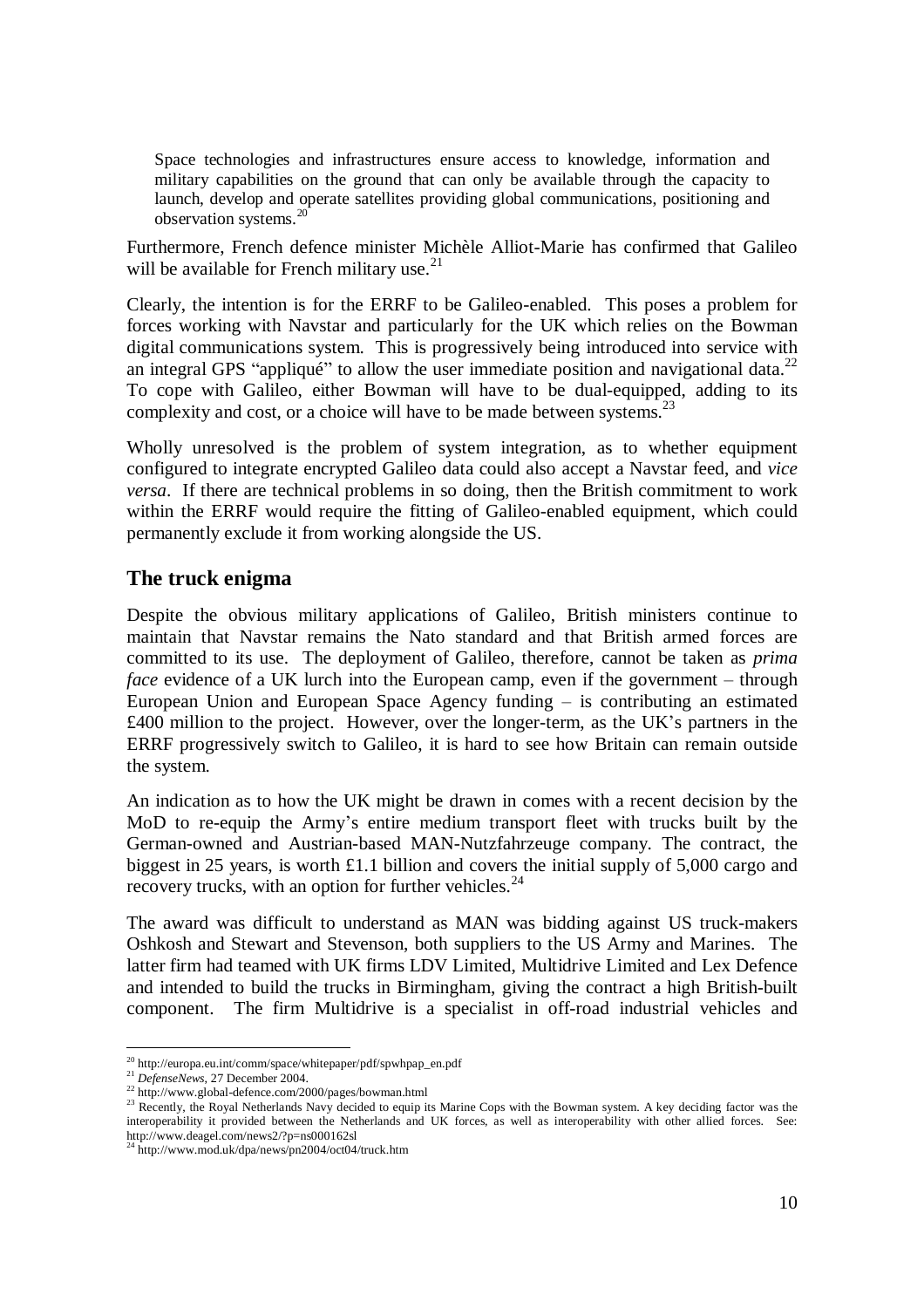contracted to develop the Future Cargo Vehicle for the US  $Army.^{25}$  The other unsuccessful competitor, Oshkosh Truck Company, based in Wisconsin, has a British subsidiary in Llantrisant, Wales, and other British industrial partners. This company already supplies wheeled tankers and tank transporters to the British Army.

The indications are that the MoD may have selected inferior and possibly more expensive vehicles, and certainly those with the lowest domestic manufacturing component.<sup>26</sup> What might have made the difference, though, is that the parent company, MAN AG also produces a sophisticated electronic fleet management system, called "Telematics". It has been incorporated into the German military programme, enabling the vehicles to be integrated into what it calls a "NetCentric Logistics" concept.<sup>27</sup> Lacking any other obvious rationale for buying MAN trucks, the suspicion is that the MoD procurement is a precursor to buying this system to manage combat logistics for the ERRF.

While this is entirely speculative, it is not without foundation. Net-centric warfare can be of greater intensity, consuming prodigious quantities of stores and combat formations may be widely dispersed and constantly on the move, away from fixed communication routes. Timely delivery is extremely problematical.<sup>28</sup>

However, even in conventional operations, there is good evidence that UK combat logistics are not entirely adequate.<sup>29</sup> This is despite – in the main - UK forces having been deployed in static positions, such as in the Gulf, where they were centred around the main port facility at Basra, with each brigade being spread over a very limited geographic area.

US forces, on the other hand, were ranged throughout Iraq, with units of some Divisions operating over 100 miles ahead of their main formations.<sup>30</sup> From this, they have concluded that, in order to exploit the full potential of net-centric warfare, selected combat support and combat service support units must be equipped with the same systems issued to combat units. $31$  The British Army Directorate of Development and Doctrine also seems to have recognised the need for change, having been working on a new specification for logistic services, which it calls "directed logistics", heavily dependent on information technology and "linked closely to that of Command."<sup>32</sup>

The MoD, in response to the "lessons learned" from the Iraqi operations, has sought to reform its logistics. Building on an earlier reorganisation of the logistics services, it has initiated a £4 billion programme known as the Future Defence Supply Chain initiative.

<sup>30</sup> http://www.oft.osd.mil/library/library\_files/document\_389\_Final\_Cleared\_US\_UK\_Coalition\_Combat\_Ops\_in\_OIF.pdf <sup>31</sup> *Op cit.*

<sup>25</sup> http://www.multidrive.co.uk/content/generic/company\_news/press\_realeases/nov02\_uktruckdesign.htm

<sup>&</sup>lt;sup>26</sup> For instance, the NAO reported that the vehicles were not capable of meeting "Defence Planning Assumptions" nor "capable of operating in world-wide climatic conditions". See: http://www.nao.org.uk/publications/nao\_reports/03-04/03041159\_II.pdf On the other hand, Oshkosh gave evidence on the Defence Committee on the capability of their vehicles in adverse climatic conditions. See: http://www.parliament.the-stationery-office.co.uk/pa/cm200304/cmselect/cmdfence/465/4042009.htm

 $27 \text{ http://www.military trucks.man-min.com/en/Company/Company.jsp}$ 

<sup>28</sup> http://www.ccss.nl/resources/TransatlanticTransformations.pdf

<sup>&</sup>lt;sup>29</sup> From the first Gulf War, through KFOR to the current deployment in the Gulf, there have been consistent reports of failure. See: http://www.aeronautics.ru/nws002/bbc012.htm; *The Daily Telegraph*, 1 August 2002 and *The Sunday Telegraph*, 17 July 2005: http://news.bbc.co.uk/1/hi/uk\_politics/3401879.stm; and http://newswww.bbc.net.uk/1/low/uk\_politics/3309611.stm – plus Defence Committee reports: http://www.publications.parliament.uk/pa/cm200304/cmselect/cmdfence/57/5714.htm

<sup>32</sup> http://www.army.mod.uk/img/doctrine/Forging\_the\_Future\_Army.pdf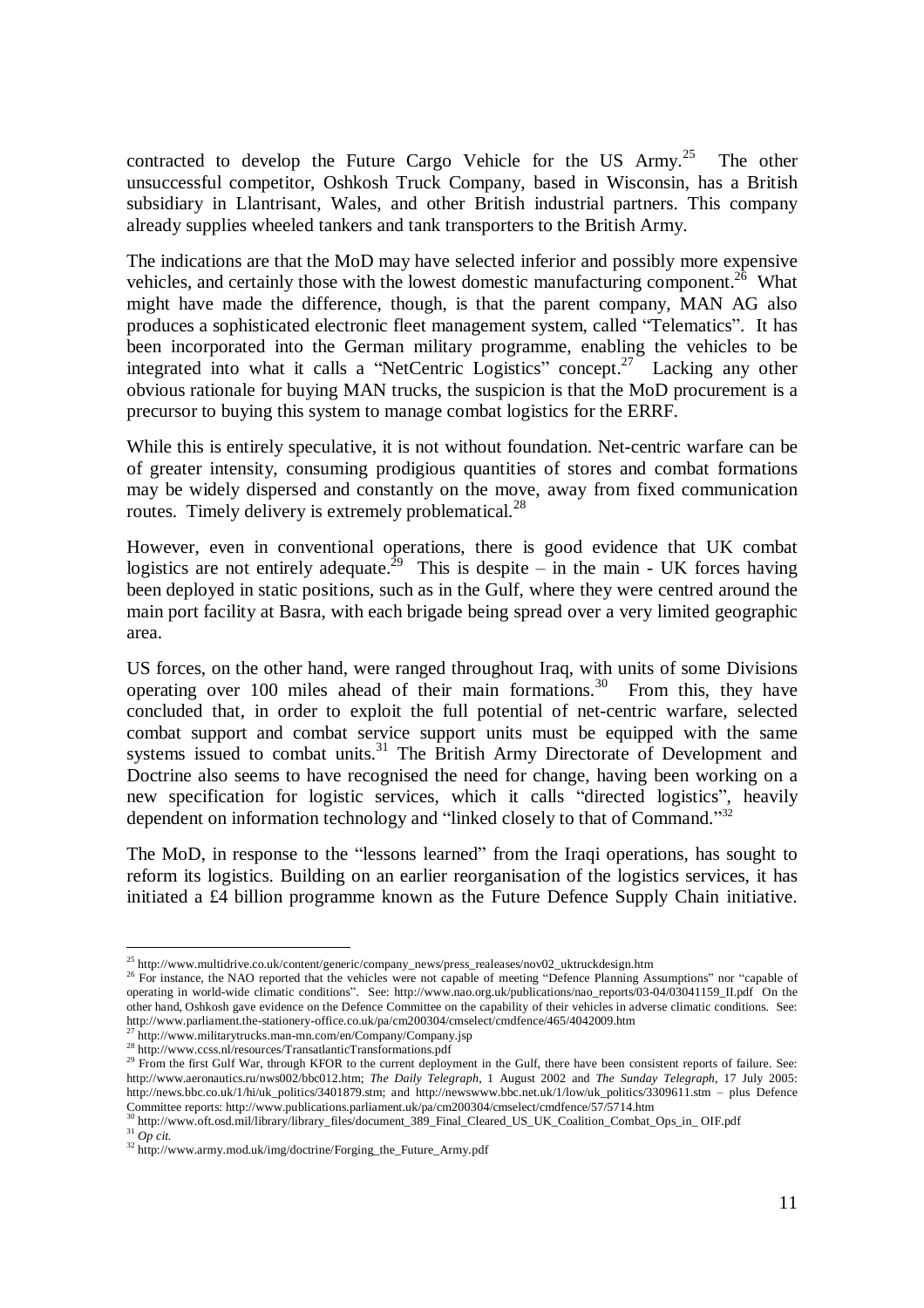However, this is devoted to cost saving through inventory reductions and better control.<sup>33</sup> as do other MoD scheme dealing with asset management and vehicle availability.<sup>34</sup> The only sign that the MoD has even thought about combat logistics comes in one reference to "logistic planning tools" in a software application to be integrated into Bowman.<sup>35</sup> This suggests that there is no current British plan to develop the highly sophisticated, integrated logistic systems needed for net-centric warfare.

US forces in Iraq have also been plagued with shortages, untypical of an army famed for its logistics. By contrast, though, the Pentagon is reacting to the problems. As an integral part of the FCS, extraordinary effort is going into a programme called "focused logistics" which will be fully integrated with the combat command structure.<sup>36</sup> In respect of the UK, therefore, we have a "dog that did not bark". Yet, it seems inconceivable that the development of net-centric warfare is not matched by parallel initiatives in logistics.

It is, of course, possible that the MoD has not considered the needs of combat formations, or has passed responsibility to the EU, although there is no evidence of the latter. Deployable logistics are regarded as national responsibilities. However, in some cases, "lead nations" specialise in certain functions, $37$  an approach is endorsed by the government. It argues that, since future operations would almost always be multinational, it does not "…need to hold sufficient national capabilities for every eventuality."<sup>38</sup> It could be that combat logistics has been delegated to another member state. Here, of all European forces, the German Army is most advanced. The *Bundeswehr*, for instance, now provides logistics for all German armed services.<sup>39</sup> Looking to Germany to manage combat logistics for the ERRF seems logical.

Herein lies the linkage with Galileo. Any combat logistics system will rely intrinsically on satellite positioning and it seems inevitable that the German system will use the Galileo signal when it is available. Since a logistics system must be "linked closely to that of Command", the need for interoperability may require that command systems are also Galileo-enabled. One can see a situation where the UK is inexorably drawn into a Galileo dominated network.

#### **The "Panther" procurement saga**

Since Galileo has yet to be deployed, its rôle in EU military operations can only be speculation, although the intention of the EU to use this system could not be clearer. Likewise, although the UK purchase of its fleet of trucks from a German supplier represents a divergence from the US, whether the UK intends to adopt the potentially more significant electronic logistics system is not known. This too lies in the realm of speculation and, even if it does happen, any changeover will take a considerable time.

<sup>33</sup> http://www.mod.uk/publications/iraq\_futurelessons/chap8.htm; http://news.mod.uk/news\_headline\_story.asp?newsItem\_id=3413; http://www.baesystems.com/newsroom/2003/oct/071003news1.htm; *DefenseNews*, 25 July 2005.

<sup>34</sup> http://www.mod.uk/wfmipt/

<sup>35</sup> http://www.army.mod.uk/bowman/bowman\_system.htm

<sup>36</sup> http://www.army.mil/2010/focused\_logistics.htm

<sup>&</sup>lt;sup>37</sup> http://www.policybrief.org/PPNhulse/Book/European%20Defence%20Nov%202000.pdf

<sup>38</sup> cited in: http://www.policybrief.org/PPNhulse/Book/European%20Defence%20Nov%202000.pdf <sup>39</sup> *Ibid*.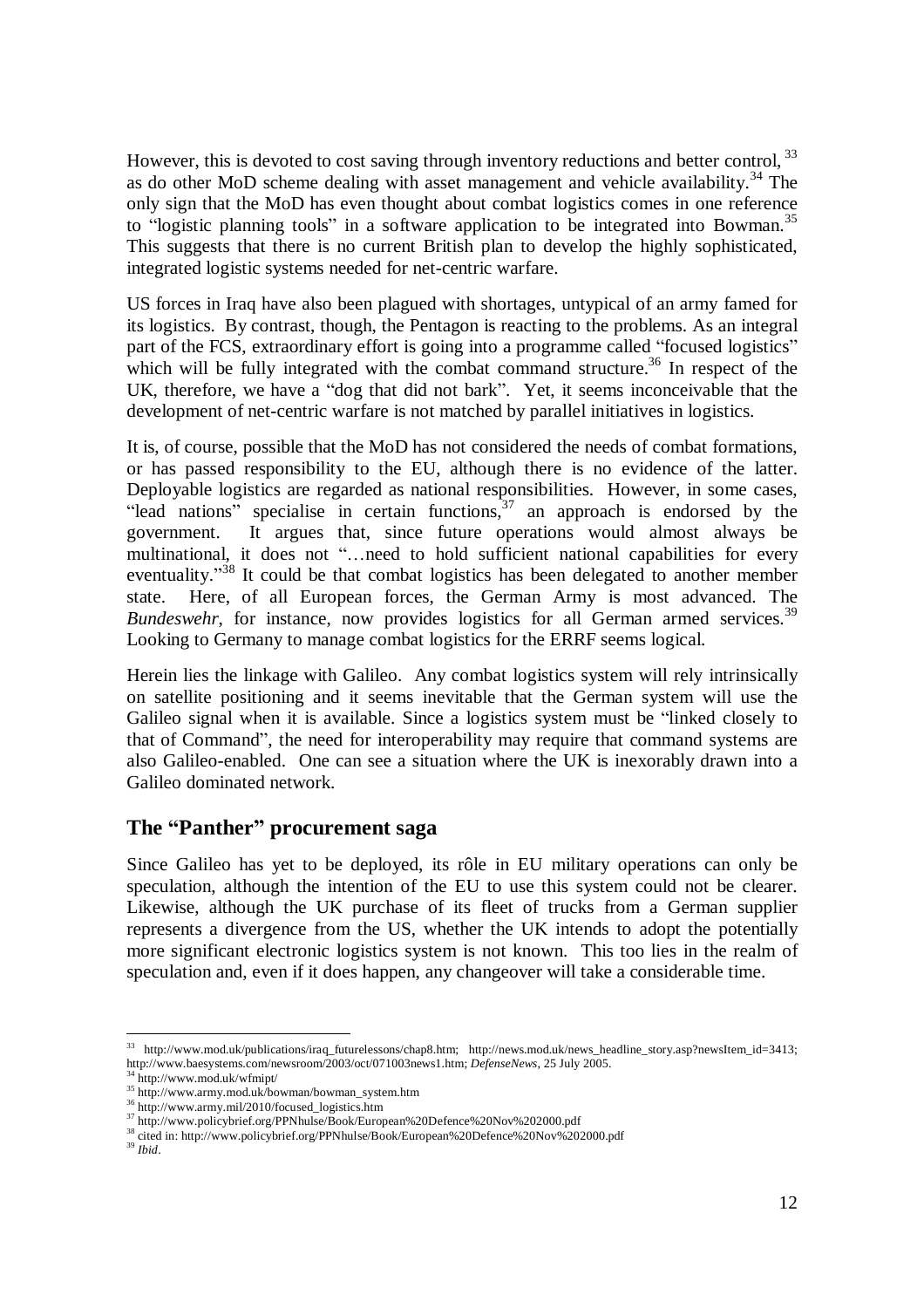However, there is incontrovertible evidence of a major divergence between the UK and US military in the land-based provision of what is known as "intelligence, surveillance, target acquisition and reconnaissance" (ISTAR). The evidence is encapsulated in the procurement of a single vehicle type known as the "Panther".

Prior to the St Malo agreement, the UK had been locked into an ambitious joint project with the US to provide a common system for ISTAR provision. This was a significant part of the Strategic Defence Review, considered "crucial to retaining a technological edge over potential adversaries."<sup>40</sup> Central to this is the ability "to gather information about an opponent and use it to maximum effect." That capability was to be delivered by "a new generation of battlefield reconnaissance vehicles", a project known as Tracer, $41$ which, as late as 2001, the MoD defined as "the land-based component" of the ISTAR capability. $42$ 

Tracer was, in fact, a joint US-UK venture, originated in 1996 after both governments had decided to seek a new, advanced solution to battlefield reconnaissance, following a British-funded feasibility study completed in 1994. In January 1998, a memorandum of understanding was signed between the US and the UK governments establishing the US Future Scout and Cavalry System (FSCS)/UK Tactical Reconnaissance Armoured Combat Equipment Requirement (TRACER) programme. The target date for operational introduction was 2007.

The British Army intended to replace its Scimitar and Sabre light tanks currently used for close battlefield reconnaissance. The limitations of these vehicles has long been acknowledged by the MoD, not least their cramped accommodation and the fact that the increasingly sophisticated equipment required in the modern battlefield had been added piecemeal, creating ergonomic difficulties which reduce fighting efficiency.<sup>43</sup>

On the other hand, the US Army was using the M998 (Humvee) for close battlefield reconnaissance, along with the M3A3 Bradley and latterly the Stryker. It had recognised that using light utility vehicles for close reconnaissance - a tactical concept born in the 70s – was no longer adequate for the modern battlefield. They had insufficient mobility, equipment and "survivability". Even the up-armoured M1114 Humvee was regarded only as an interim solution.

Contracts were awarded in January 1999 and, to bring the concept to fruition, two competing consortia were formed: SIKA International, comprising Lockheed Martin and BAE Systems; and LANCER, led by GEC-Marconi and United Defense (both of which were later to be acquired by BAE Systems). At inception, though, both consortia had US and UK companies, to enable equitable work sharing between the industries of both nations.

In February 2000, however, the project was cancelled when the US Congress shifted funding from the FSCS to a more ambitious, all-embracing concept known as the Future

 $^{40}$  Available online at: http://www.mod.uk/issues/sdr/index.htm

<sup>41</sup> *Ibid*, paras. 80-81 and 148.

<sup>&</sup>lt;sup>42</sup> House of Commons Defence Committee - Appendices to the Minutes of Evidence: Letter from the MoD, 10 April 2001: http://www.parliament.the-stationery-office.co.uk/pa/cm200001/cmselect/cmdfence/463/463ap02.htm<br>
<sup>43</sup> For an illustration of the maskless

 $3$  For an illustration of the problem, see: http://www.ams.mod.uk/ams/content/docs/hfiweb/data/powerpt/tracer.pdf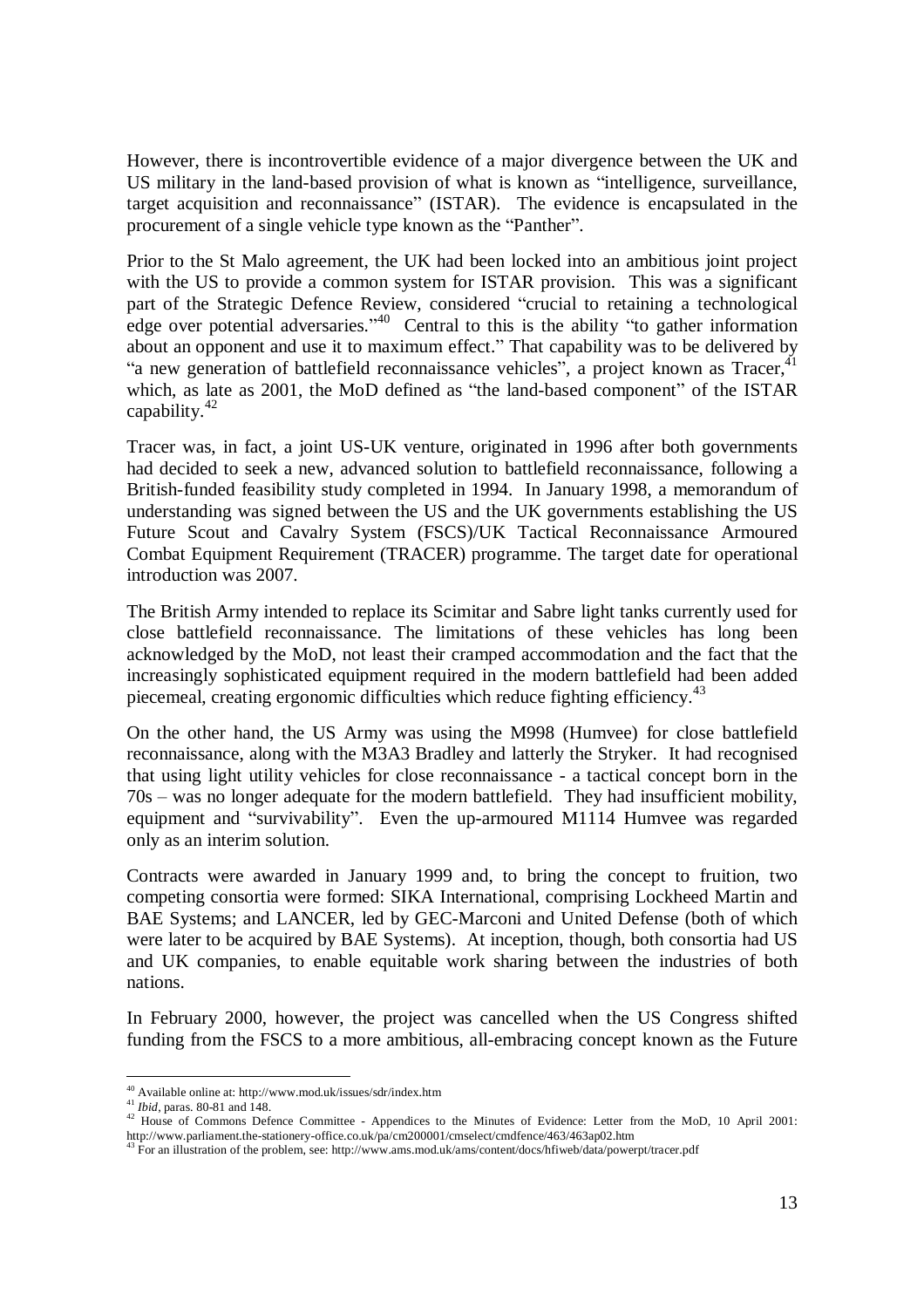Combat System (FCS).<sup>44</sup> The British government chose not to join in this venture. Despite an expenditure of £131 million on  $FSCS<sub>15</sub><sup>45</sup>$  it decided to develop its own version of FCS, which became the Future Rapid Effects System (FRES).

Crucially, at the time of the Tracer concept definition, thought had been given to the possibility of European collaboration, but the MoD concluded:

It is assessed that there is currently no opportunity for a European collaborative programme on TRACER, owing to different national doctrine concerning the use of reconnaissance forces and the force mixes that are employed.<sup>46</sup>

Significantly, this statement indicated a doctrinal divide between UK and other EU member state forces and reaffirmed commonality in doctrine between US and UK forces. This, in itself, is hardly surprising. Throughout their recent histories, both militaries have fought outside their own territories and have thus been structured as expeditionary forces. The continental land forces, on the other hand, have as their primary task the defence of their own or neighbouring territories.

Although not recognised as such, the launch of the separate FCS and FRES projects was a parting of the ways between the US and UK military establishments. Nevertheless, it was not until February 2001 that evidence of this became public when the MoD announced it was seeking bids for a "Future Command and Liaison Vehicle".<sup>47</sup> Having abandoned Tracer, the MoD now declared that this was intended to replace (amongst others) the Scorpion/Sabre light tanks, to provide armoured reconnaissance – precisely the tasks which Tracer was intended to perform.<sup>48</sup>

Four vehicle types were selected for the assessment phase – one British, one French and two South African – but, after the shortlist had been closed, another was entered at the specific request of the MoD. This vehicle, later to be called the Panther, was to win the contract for 401 vehicles at a cost of £166 million, amounting to £413,000 each. At the time of the final award, on 6 November 2003, and subsequently, the MoD indicated that the vehicles were to be British-made. Only after intense questioning in the UK Parliament did the defence minister concede that they were to be built in Italy by Iveco Defence Vehicles.<sup>49</sup>

As significantly, the vehicle was based on a 1977 design, originally intended to compete for the emerging light utility vehicle contract that was eventually to become the "Humvee". Although unsuccessful, it was redeveloped, taking on its final form in 2002, whence it was adopted for "command and liaison" and close battlefield reconnaissance. In effect, the MoD, having cancelled joint development of an advanced reconnaissance vehicle, had gone "retro" and bought an Italian-built vehicle based on a 1970s tactical concept, essentially performing the role of an M1114 up-armoured Humvee. Had the MoD bought the M1114 – at a unit cost of  $£100,000$  - it could have saved £313,000 per vehicle. Yet neither the M1114 nor any of its derivatives were entered in the competition.

<sup>44</sup> http://www.rand.org/publications/DB/DB358/DB358.part2a.pdf

<sup>45</sup> Hansard, *18 Dec 2002: Column 809W*.

<sup>46</sup> House of Commons Defence Committee - Appendices to the Minutes of Evidence, *op cit*.

<sup>&</sup>lt;sup>47</sup> http://news.mod.uk/news/press/news\_headline\_story.asp?newsItem\_id=1171

<sup>48</sup> http://www.mod.uk/dpa/news/pn2003/nov03/contract.htm

<sup>49</sup> *Hansard*, 27 Jun 2005: Column 1199W.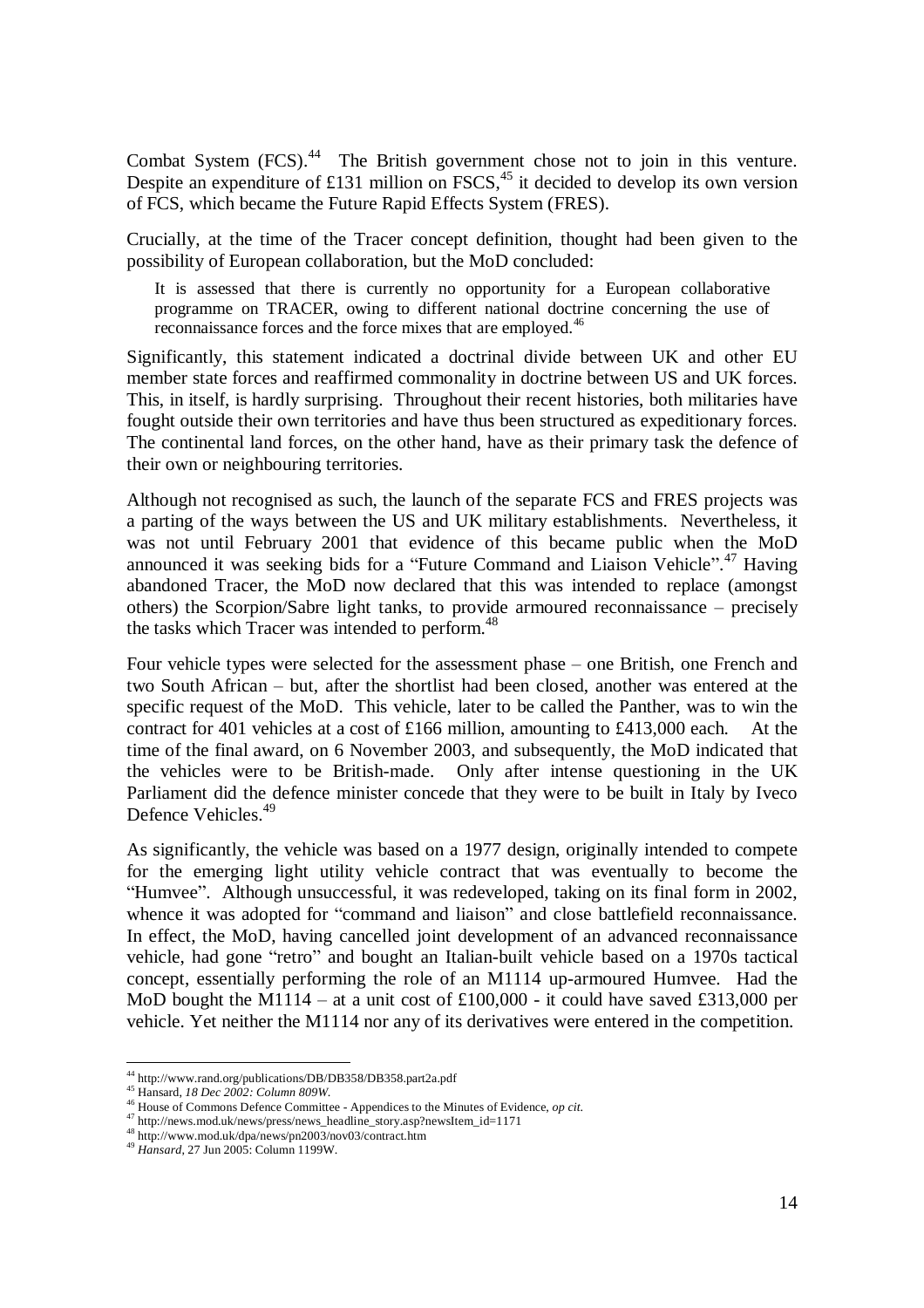Then, as an indication perhaps that the "national specialisation" philosophy is being implemented (at least partly), on 18 April 2005, the German arms manufacturer Rheinmetall Landsysteme announced a co-operative agreement with Iveco Defence Vehicles to market the Panther – renamed the "Caracal" after the Afro-Asian cat. The intention is to enter it into a forthcoming *Bundeswehr* procurement competition for a surveillance and reconnaissance vehicle.<sup>50</sup> Italy, it seems, is to become the European specialist in the production of light armoured reconnaissance vehicles with now, potentially, three European armies operating the same equipment.

Meanwhile, the US government had pursued the FSCS concept, now within the framework of FCS. In November 2001, Lockheed Martin and SIKA International rolled out the first "technology demonstrator" and, after successful trials, development continues on what has become the "Reconnaissance, Surveillance and Target Acquisition" (RSTA) mission equipment package.<sup>51</sup> This is a remarkable light tank – similar in principle to the Scimitar/Sabre - bristling with sensors. In countless ways, it is different from the Panther "armoured SUV" which is, in theory, supposed to perform the same task for the British Army.<sup>52</sup>

The importance of this "technology gap" can be seen from experience of the second Gulf War when the Americans lent some British formations "Blue Force Trackers". The use of the equipment was described in detail in a US post-operations study, from which it emerged that British forces failed to exploit the full capabilities. In many instances, they were reluctant to use it at all. In measured tones, the report notes wryly:

The UK land forces have largely used paper charts and voice communications as their primary means of gaining situational awareness for many years – the existing combat net radio having been deployed for around 30 years. Therefore, their tactics, techniques and procedures (TTPs) have been thoroughly optimized for this environment and everyone is well trained and experienced in war-fighting this way. As a result, there is little incentive to change and indeed a fear that new and unproven systems may reduce combat effectiveness - at least in the short-term while its intricacies are mastered.<sup>53</sup>

Some British formations abandoned use of the equipment altogether and resorted to the more familiar use of liaison officers on the ground.<sup>54</sup>

The MoD's conclusions on coalition operations reflected this experience, noting that:

Regular training and cross-fertilisation with US forces are required to promote interoperability when UK forces are deployed in a US-led or backed coalition. Achieving interoperability requires extensive information sharing between the US and UK. A Combat identification (Combat ID) concept of operations should be available early in the preparation phase of an operation. Doctrine and peacetime training need to reflect the Combat ID requirements of coalition operations.<sup>55</sup>

<sup>50</sup> http://www.rheinmetall-detec.de/index.php?lang=3&fid=3030

<sup>&</sup>lt;sup>51</sup> http://www.lockheedmartin.co.uk/news/150.html

<sup>&</sup>lt;sup>52</sup> In January 2002, a competitive model, the Lancer, was also unveiled by United Defense, also in partnership with BAE Systems. See: http://www.uniteddefense.com/pr/pr\_20020130.htm<br><sup>53</sup> US/UK Coalition Combat Operations during Operation Iraqi Freedom, US Department of Defense, 2 March 2005. See:

http://www.oft.osd.mil/library/library\_files/document\_389\_Final\_Cleared\_US\_UK\_Coalition\_Combat\_Ops\_in\_OIF.pdf <sup>54</sup> *Ibid*, para 5.5.

<sup>55</sup> http://www.mod.uk/linked\_files/publications/iraq/opsiniraq.pdf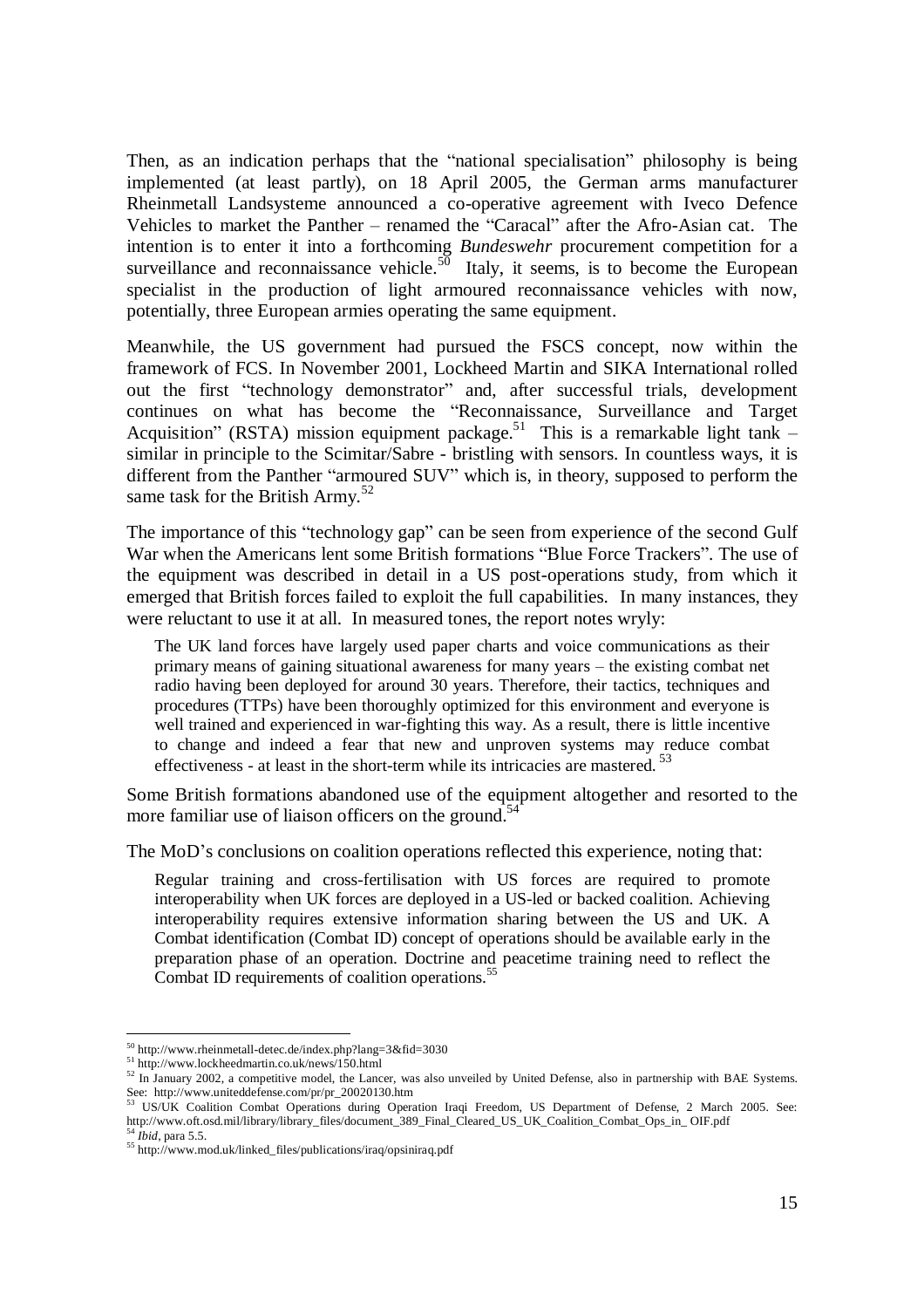The report went on to note that the US was expected to continue to play a leading role in world affairs for the foreseeable future and remain the predominant military superpower. Thus, said the MoD, "if the UK is to join the US in future operations, we shall need to continue to be close to US policy-making and planning and, subject to affordability, be able to operate with its technological dominance and military doctrine." Crucially, it added, "This will require a clear understanding of, and involvement in, emerging US military and political concepts and doctrine. To this end, it will be essential to continue to sustain liaison with high levels in the Pentagon and key US headquarters."

Here, there is an obvious reference to two elements required to make coalition operations work effectively: technical and doctrinal interoperability. Yet, with the US adopting RSTA packages, and the UK the distinctly low-tech Panther, a technological gap between the US and the UK is becoming evident.

However, it is now becoming apparent that the Panther is not going to be the main land forces reconnaissance tool, with the MoD having decided to place the "Watchkeeper" UAVs at the centre of its land reconnaissance capability.<sup>56</sup> Furthermore, in early July, the MoD announced it was considering upgrades to its armoured vehicle fleet, delaying their retirement to beyond  $2020$ .<sup>57</sup> This means that close battlefield reconnaissance will be provided by three assets: an obsolescent light tracked vehicle, the Panther and "Watchkeeper". Inevitably, given the limited capability of the ground platforms, the burden of intelligence gathering will fall on the UAV.<sup>58</sup>

The way UAVs will be used by the British points up another major divergence between the UK and US. Current systems are usually allocated to Command headquarters, while US forces have the theoretical capability to distribute UAV sensor products throughout the network. However, UAVs demand considerable bandwith (the rate at which a system can carry information) and, at certain times, the demand exceeds that available by a factor of 20:1, particularly between Brigade and Battalion. This alone has slowed the networking programme and is now considered the single most important limiting factor. In the US, considerable effort and expenditure is going into solving the problems,<sup>59</sup> with the eventual intention that UAVs should equip FCS company-size units and even platoons.<sup>60</sup>

In the case of the UK, the Army is relying for its battlefield communications on the Bowman system, backed by the armed forces own Skynet 5 satellites. This prompted a comment from Lord Astor of Hever who remarked that, "bandwidth of communications will be at least as important as bullets."<sup>61</sup> He then expressed his hope that the defence minister had allowed for generous bandwidth on Skynet 5. UK high-level strategic communications, he added, had collapsed at key points during the (second) Iraq war because of equipment failures and inherent structural weaknesses in the UK's military networks.

<sup>56</sup> http://news.mod.uk/news\_headline\_story.asp?newsItem\_id=1849

<sup>57</sup> *DefenseNews*, 11 July 2005.

<sup>58</sup> 18th July 2002, http://news.mod.uk/news\_headline\_story.asp?newsItem\_id=1849

<sup>59</sup> Defense Science Board Study on UAVs and ECAVs, *op cit*. For a discussion on the "Army bandwidth logjam", see also: http://www.iwar.org.uk/rma/resources/cbo/summary.htm

<sup>60</sup> *DefenseNews*, 1 August 2005.

<sup>61</sup> *Lords Hansard*, 13 Jan 2004: Column 528.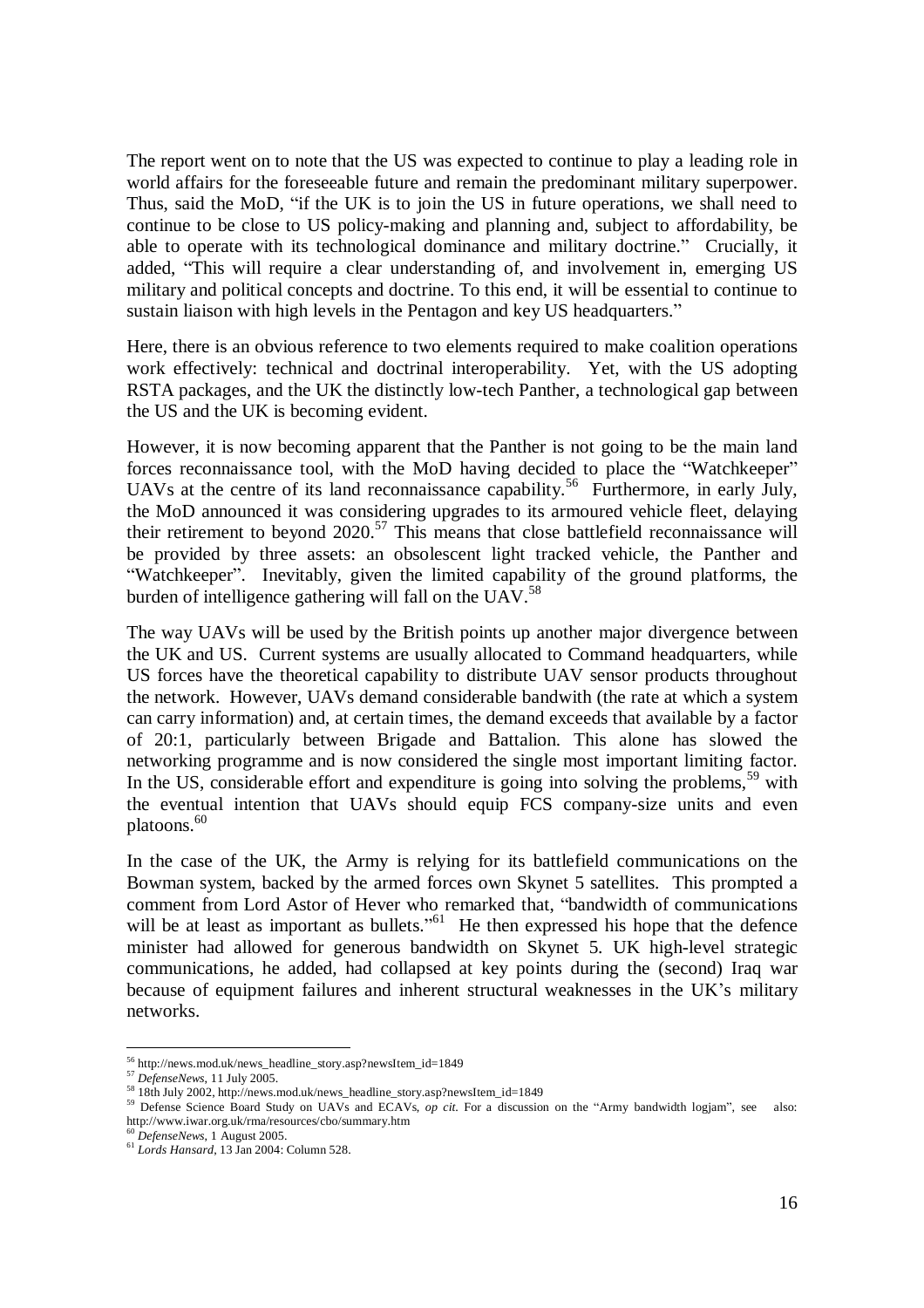As to Bowman, this is a "family" of radios ranging from a hand-held set to more capable equipment issued to higher levels of command. For those higher levels, there is the "high capacity data radio" which provided "the primary means for the transfer of large amounts of operational data between Bowman equipped HQs in the field."<sup>62</sup> Additionally, higher commands are to be issued with the "Falcon" communications system, produced by BAE Systems "designed to equip senior commanders with the most advanced and powerful network for controlling combat operations at corps, divisional and brigade level."<sup>63</sup> This will have more than fifty times the data capacity of the system it replaces, providing the infrastructure to support the Army command systems. The Bowman tactical system will feed information into Falcon, which will link back to UK headquarters in real time using Skynet 5. Says the MoD, "The Falcon network will permit transmission of large amounts of data, including real time video, between Army Headquarters."<sup>64</sup>

Clearly, the MoD is addressing the problem of Brigade level and above communications, but it is also clear that it has no intention of improving bandwith capacity below that level. The equipment tells its own story. Field sets from the Bowman family can handle data at a rate various quoted at 500 Kbs to 2 Mbs.<sup>65</sup> High performance UAV's can deliver data at a rate of between 45 and 600 Mbs. Networked FRES formations will not be able to accommodate UAV sensor traffic. Along with data from other battlefield intelligence-gathering assets, it will be processed at Brigade or above and orders will be transmitted downwards to operating echelons. Thus, the advanced equipment being introduced will simply reinforce the already established, hierarchical structure.

The US system, on the other hand, with its highly sophisticated RSTA "mission equipment package" and more generous bandwidth allocation to lower levels, allows for a completely different doctrine. Firstly, as regards the RSTA "packages", these are issued to much lower formations and are organic to them. Secondly, their sophisticated information-gathering equipment can gather far more data than less well-equipped platforms (like the Sabre or Panther). Third, as part of a fully networked system, they have access to data from all other intelligence-gathering assets in the area of operation, including aircraft and UAVs, other RSTA platforms and ground combat units. Fourthly, and most critically, the equipment has a powerful data processing capability and crews carry out situational analyses which would, traditionally, be undertaken higher up the chain of command.

Thus, relatively junior field commanders have the facility to make autonomous command decisions, in response to high-quality intelligence, and execute actions without waiting for instructions or authorisation from higher levels of command.<sup>66</sup> In this, there is also a cultural difference. Command decisions are often made autonomously at a lower level in US forces than is customary in the British Army.

<sup>62</sup> http://www.esys.co.uk/case/archive/bowman.htm; http://www.global-defence.com/2000/pages/bowman.html

<sup>&</sup>lt;sup>63</sup> It will equip the main headquarters and supporting elements of the ACE (Allied Command Europe) Rapid Reaction Corps (ARRC). See: http://www.baesystems.com/newsroom/2003/sept/100903news1.htm <sup>64</sup> http://www.mod.uk/dpa/news/pn2005/july05/tfcs.htm

<sup>65</sup> http://www.afcea.org/signal/articles/anmviewer.asp?a=503&z=111

<sup>66</sup> http://www.iwar.org.uk/rma/resources/crs/RL31425.pdf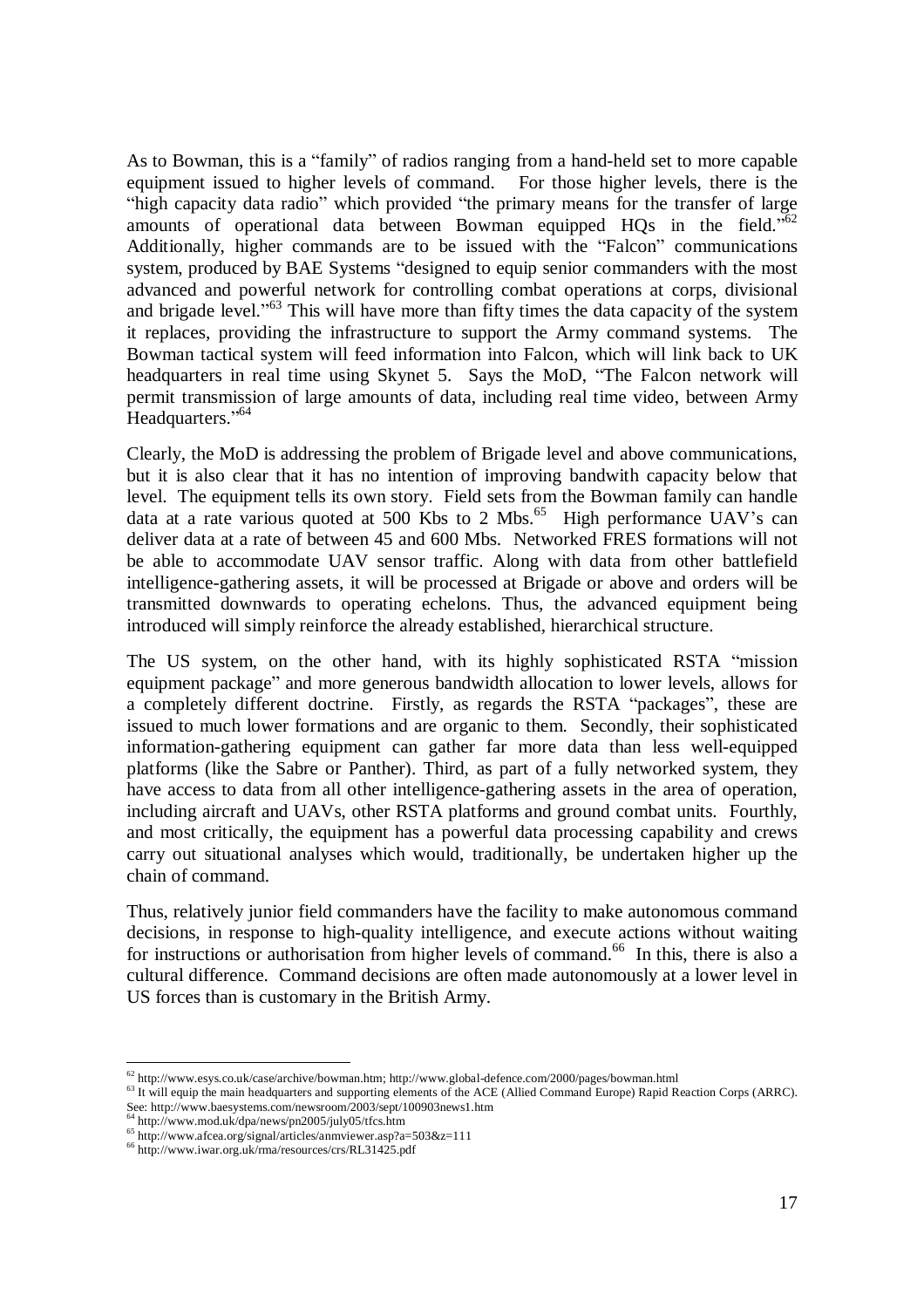The upshot is that similar-sized formations of British and US forces will increasingly fight in different ways. US formations will rely on organic intelligence gathering, processing and analysis – supplemented by data from theatre assets - and will be able launch operations faster, in a more flexible manner. They will also be able to handle more tasks, over a wider area of operations than their British equivalents. UK land forces, therefore, will not develop net-centric warfare on the US model. This much is acknowledged by Nick Witney, CEO of the EDA. He predicts that net-centric capabilities will probably be focused more on the individual soldier.<sup>67</sup>

#### **The floodgates open**

So far, three issues have been examined: Galileo; the MAN trucks procurement; and the "Panther". Each of these illustrate the possibility (and actuality) of divergences emerging between UK and US forces. By the same token, there is now evidence from the equipment procurement decisions of the MoD of convergence between the UK and the armed forces of (some) EU member states.

The most obvious sign of this is the Panther procurement, which is now performing the same role in the British and Italian Armies and, potentially, the *Bundeswehr*. But the lightly-armoured and lightly armed 4x4 reconnaissance vehicle concept – otherwise known as the "scout car", long discarded by the British and  $US -$  is still very much in evidence in Europe.

Nowhere is there any evidence of the development by any European manufacturer of the US "RSTA equipment package" concept. Perhaps this is unsurprising as this equipment makes demands on bandwidth similar to those of UAVs and the Europeans simply have not developed the communications infrastructure. Nevertheless, from a situation where the MoD had earlier assessed that there was no opportunity for a European collaborative programme on TRACER, "owing to different national doctrine...",<sup>68</sup> British tactical reconnaissance concepts are crystallising on the model emerging in Europe. This is reflected in the agenda of the EDA, Amongst its first four "flagship projects" is the development of "long-endurance UAVs".<sup>69</sup>

Significantly also, the Steering Board of the EDA recently called for "more collaboration on new armoured fighting vehicles", eyeing the expected 10,000 units – worth  $\epsilon$ 30 billion – to be built for European forces over the next decade. To that effect, EU ministers are carrying out a study into the exemption from EU procurement directives.<sup>70</sup> Currently, member states are able to invoke Article 296 of the Treaty of the European Communities to exempt defence equipment from EU procurement rules, on national security grounds.

The ministerial "initiative" follows on from a raft of position papers produced by the EU Commission, the first in January 1996 which addressed the "challenges facing the European defence-related industry", calling for "a contribution for action at European

<sup>67</sup> *DefenseNews*, 27 June 2005.

<sup>68</sup> House of Commons Defence Committee - Appendices to the Minutes of Evidence, *op cit.*

http://ue.eu.int/uedocs/cmsUpload/050707-EDA Briefs Industry on Technology Demonstration Studies for Long Endurance\_UAVs.pdf

<sup>70</sup> http://ue.eu.int/uedocs/cmsUpload/050523EDAPressRelease.pdf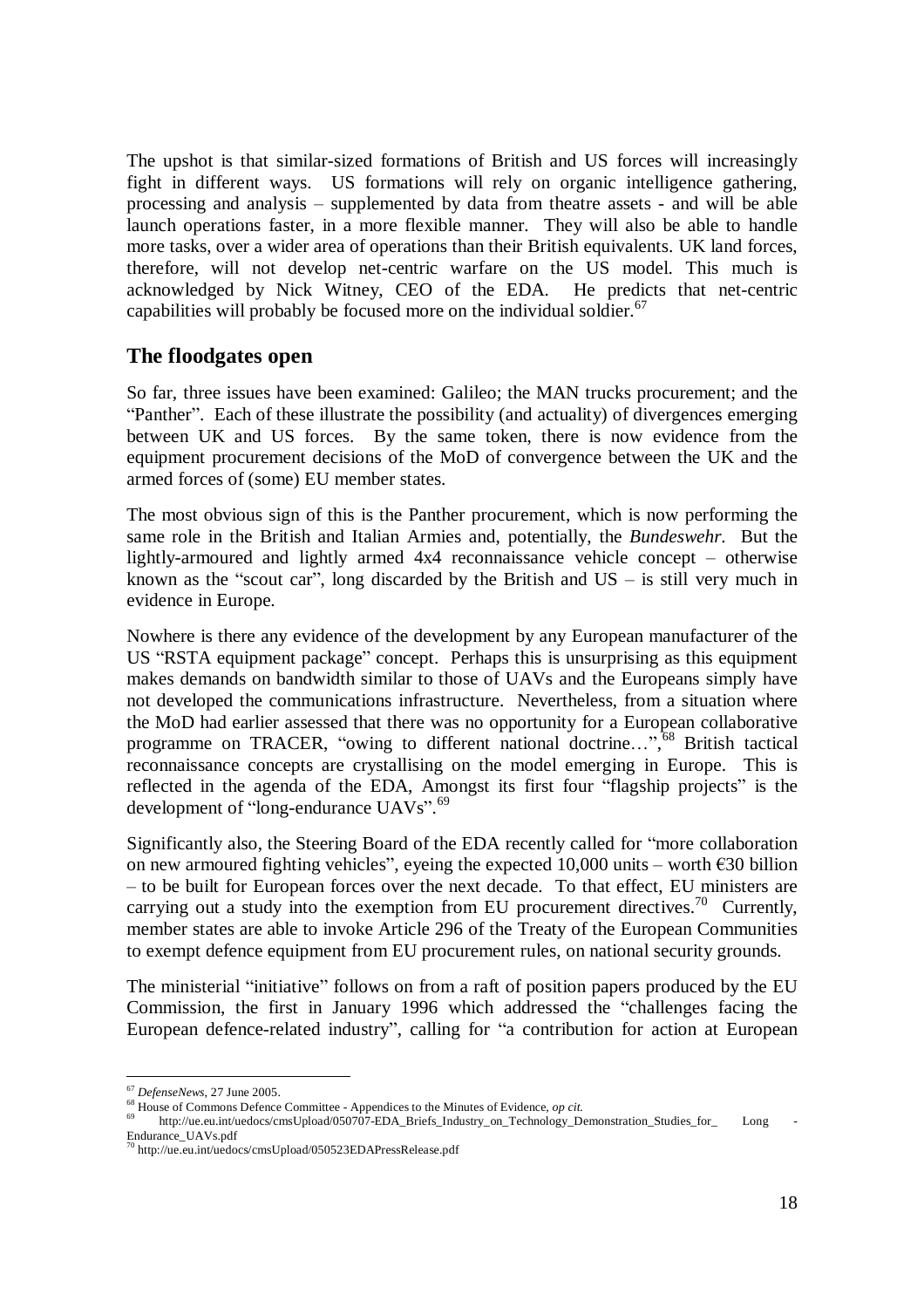level".<sup>71</sup> This was followed in December 1997 by a communication on "implementing a European Union strategy on defence-related industries", $72$  and in March 2003 by a "Green Paper" offering firm proposals on "an EU defence equipment policy".<sup>73</sup>

The "Green Paper" was followed in September 2004 by another, this one on defence procurement.<sup>74</sup> The Commission wrote of "growing convergence of national security interests in the context of European foreign, security and defence policy," which "could facilitate application of Community instruments" on procurement. Meanwhile, it advocated increased co-operation between member states, hoping that "voluntary" cooperation would lead to more rationalised procurement. But it was preparing a "big stick" in an attempt to make sure it would happen anyway.

In fact, in addition to the "Framework Agreement" between the Six, there had already been a voluntary agreement in November 1996 by France, Germany, Italy and the UK, to establish OCCAR (*Organisation Conjoint de Cooperation en matiere d'ARmement*). This was formalised by Treaty on 28 January 2001 by the OCCAR Convention.<sup>75</sup> In May 2003, Belgium became the fifth OCCAR member and Spain may also join.

One early project was the MRAV (Multi-Role Armoured Vehicle), initially an Anglo-German programme signed in November 1999 for the development of a family of "next generation" armoured utility vehicles. It was joined by the Netherlands in 2001 but, in July 2003, the UK pulled out, losing  $\text{\pounds}48$  million in the process, <sup>76</sup> when it decided to pursue the FRES concept. MRAV – by then renamed the "Boxer" - at 31 tons per vehicle, was too heavy for the C-130 Hercules.

Another OCCAR project, its "flagship", to which the UK is now fully committed, is the Airbus A400M, a tactical and strategic airlifter, built by a consortium representing the UK, Germany, France, Spain and Belgium. With a maximum payload of 37 tons, it can carry more than the Hercules, but less than the 70 tons carried by the C-17 Globemaster. Once the A400M is available, the RAF is to be equipped with 25 aircraft at an expected cost of £2.4 billion, eventually replacing its 51 US-built C-130s as well as the C-17s, marking a major shift from American equipment.

As importantly, common equipment may become a precursor to a common organisation. France and Germany have established a "European Airlift Transport Coordination Cell", operating out of Eindhoven in Holland, which will evolve into the European Air Transport Command, probably in 2008.<sup>77</sup> The German Federal Ministry of Defence will then wind up its own Air Transport Command.<sup>78</sup> France has also committed to pool to airlift resource.<sup>79</sup> Undoubtedly, there will be pressure on the UK to join this "command". If that happens, control of the RAF's strategic and tactical airlift capability will be subsumed into an EU-controlled organisation.

<sup>&</sup>lt;sup>71</sup> http://europa.eu.int/comm/internal\_market/publicprocurement/docs/defence/com96-10\_en.pdf

<sup>&</sup>lt;sup>72</sup> http://europa.eu.int/comm/internal\_market/publicprocurement/docs/defence/com97-583-final\_en.pdf

 $^{73}$  http://europa.eu.int/eur-lex/en/com/cnc/2003/com2003\_0113en01.pdf

<sup>&</sup>lt;sup>74</sup> http://europa.eu.int/comm/internal\_market/publicprocurement/docs/defence/green-paper/com04-608\_en.pdf

<sup>75</sup> http://www.occar-ea.org/C1256B0E0052F1AC/vwContentFrame/N254SMVV967SLEREN

<sup>76</sup> http://www.mod.uk/publications/performance2003/chap26e.htm

<sup>77</sup> http://www.isis-europe.org/ftp/download/reportdefence.pdf

<sup>78</sup> http://www.eng.bmvg.de/C1256F1200608B1B/CurrentBaseLink/W268SHT2252INFOEN

<sup>79</sup> http://www.ambafrance-us.org/news/statmnts/2003/elyseedefense.asp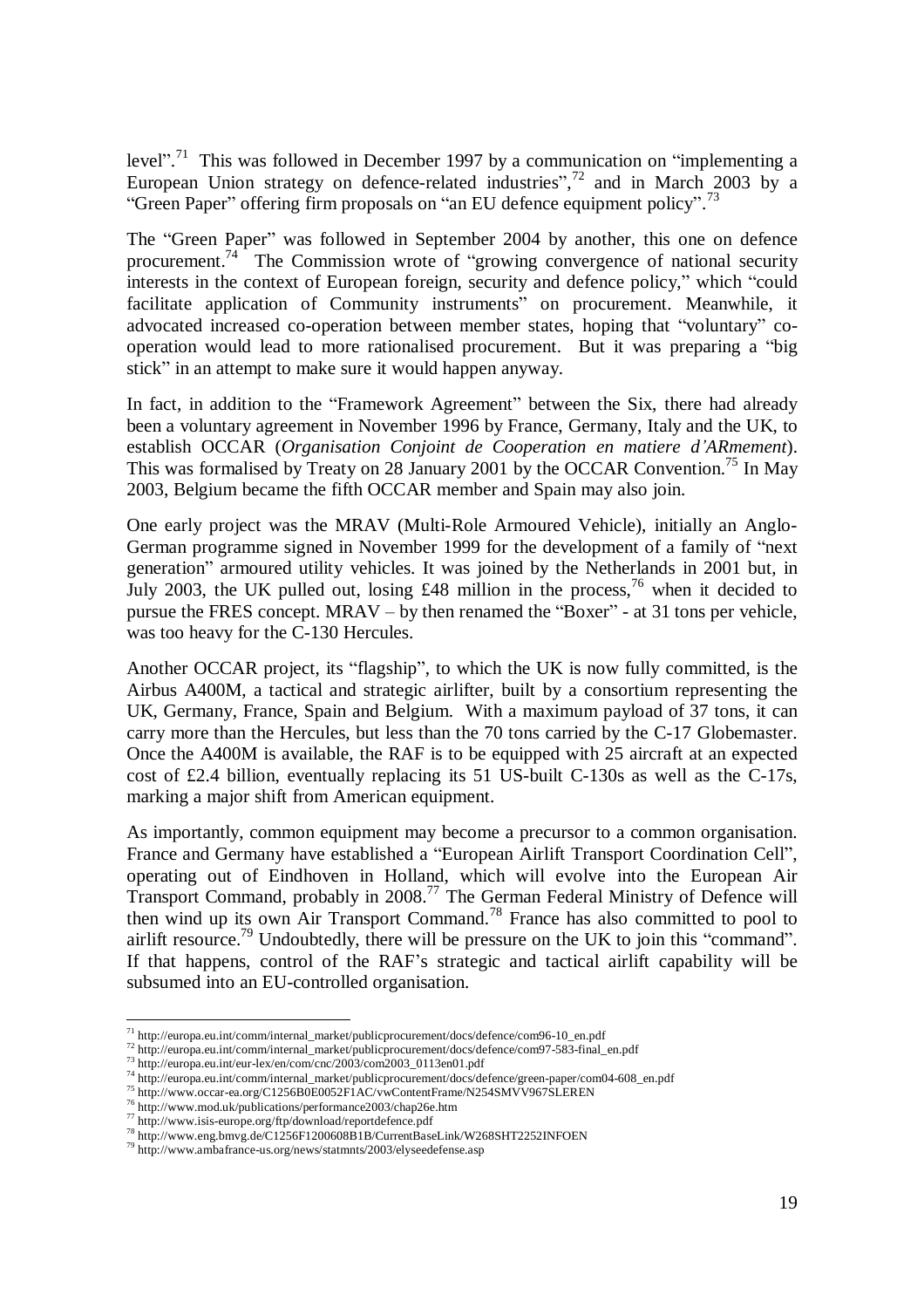The MoD has also recently announced that the Future Strategic Tanker Aircraft (FSTA) programme, worth  $£13$  billion, is to be fulfilled by a consortium which includes the French aerospace contractor Thales. It will supply European-built Airbus A330-200s, in preference to the bid submitted by the UK's BAE Systems and Boeing.<sup>80</sup> Then, there is the Eurofighter, armed with Storm Shadow/SCALP-EG air-launched cruise missile and next-generation air-to-air Meteor missiles, both designed by a French-led consortium.

The Meteor was, in fact, seen as a test of Blair's European credentials, offered as an alternative to the battle-proven missile produced by the US defence giant Raytheon, costed at £1 billion as against the Raytheon missiles at £500 million. The contract was subject to intense lobbying from the US, France and Germany, the transatlantic divide being summed up by Manfred Bischoff, chief executive of DaimlerChrysler Aerospace AG, who declared: "A European aircraft needs European armament…".

In the event, despite opposition from his own Chancellor, Blair opted for the Meteor, with a target date for introduction of 2005 – to coincide with deliveries of the Eurofighter. However, the project was delayed and is not expected to come into service until at least 2012. As a stop-gap measure, therefore, the MoD spent £200 million on Raytheon missiles, making Meteor £900 million more expensive than the US option, the overall cost (including buying the Raytheon missiles) having risen to £1.4 billion.<sup>81</sup>

Add to that the two proposed Royal Navy aircraft carriers, which, even before they have been built, have been committed to support the ERRF. With France joining the project, to provide its own new carrier under a joint building programme, the ships will have a commonality of 80-90 percent. $82$ 

The UK is also co-operating with France in designing the next generation of 40mm multipurpose guns. These will be fitted to Warrior upgrades and will undoubtedly arm FRES platforms. Jointly funded by the French and British governments, they are part of the MoD's "Objective Future Cannon Programme", they use a revolutionary new type of ammunition. Additionally, the British and French are working on new turrets to house these guns. $83$  Of special relevance here is that there is no Nato standard for the ammunition. Currently, the US and UK carry common inventories, allowing crosssupply if the need arises. The possibility of US and elements of EU forces carrying entirely different ammunition stocks now arises, reducing still further opportunities for interoperability.

Furthermore, the Commission – through its 2004 "Green Paper" on defence procurement - has suggested common, EU-wide military standards through its own standards body, CEN, rather than through Nato. By mid-July 2005, it announced that it would shortly unveil a web-based handbook of its own standards for the procurement of military supplies. Displaying an arrogance not untypical of EU officials, Jan Van Herp, CEN's

<sup>80</sup> http://www.mod.uk/dpa/news/pn2005/airtanker.htm

<sup>81</sup> *International Herald Tribune*, 10 February 2000; *The Daily Telegraph*, 15 May 2000; http://www.parliament.the-stationeryoffice.co.uk/pa/cm199900/cmselect/cmdfence/528/52804.htm

<sup>82</sup> *DefenseNews*, 11 July 2005.

<sup>83</sup> http://www.dtic.mil/ndia/2005garm/wednesday/duckworth.pdf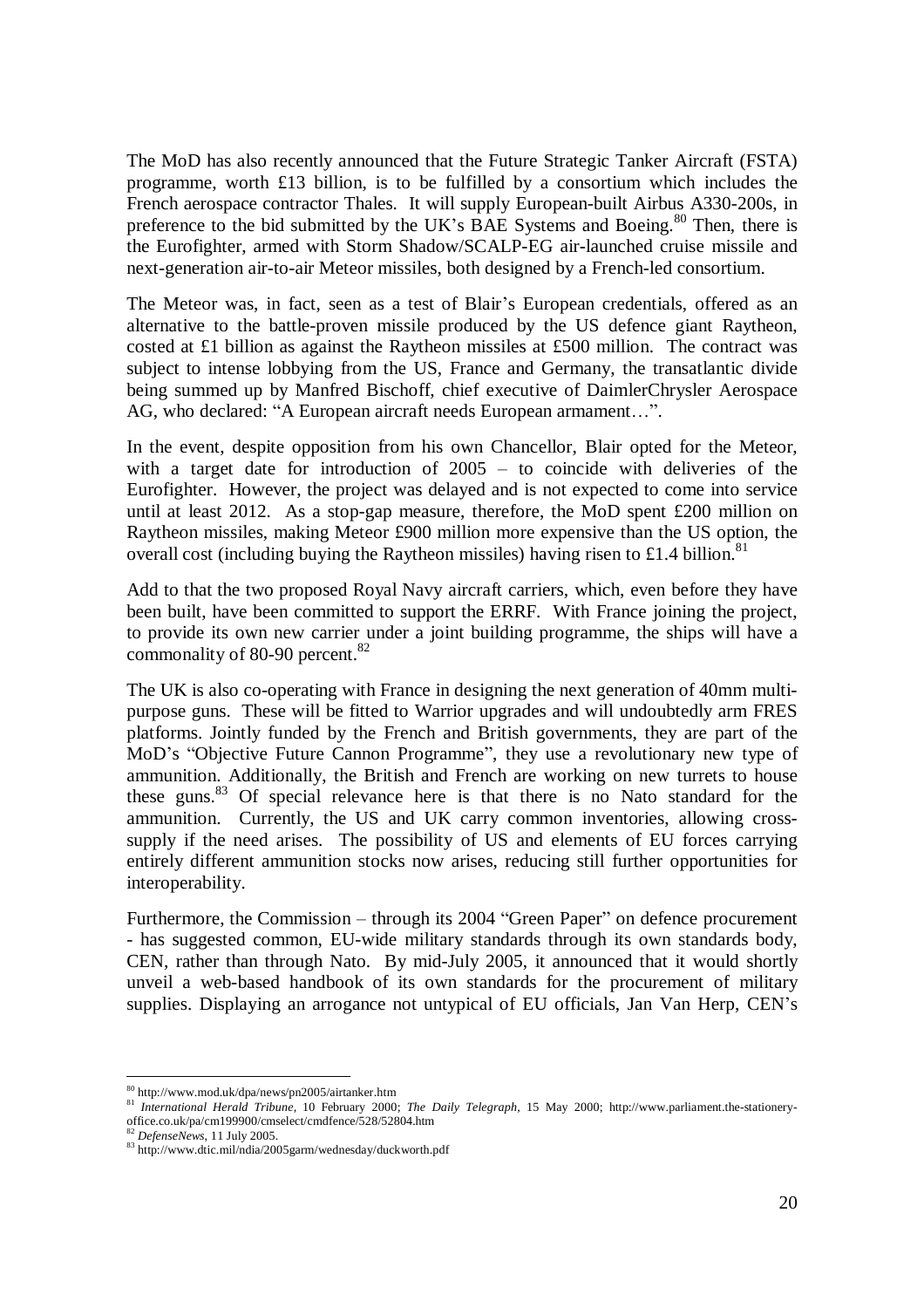director of information systems and special projects stated that, in future, the EU would expect Nato to be "coming to us" to help it mesh its standards.<sup>84</sup>

However, since its inception, Nato's harmonisation programme has been the glue holding the alliance together. It may not take kindly to EU attempts to usurp its functions – especially in areas of newly emerging technologies where the US will rightly expect to be fully involved in deciding standards. The situation may come to a head when, to pursue one of the EDA's long-term goals of rationalising Europe's armoured fighting vehicle sector, CEN's next priorities include standards covering armoured fighting vehicles. It is highly unlikely that the US will meet or even seek to meet these standards.<sup>85</sup> The spectre of a breakdown in common standards between the US and EU forces is very real.

Returning to the FRES programme, the MoD is looking at the Swedish-built "SEP" platform for its vehicles.<sup>86</sup> This has been developed by the Hägglunds company - a subsidiary of BAE Systems - for the Swedish army. It has evolved into a family of vehicles close to British Army requirements,<sup>87</sup> to which effect "preliminary co-operation" agreements" between governments and industry in Sweden and the UK are in place.<sup>88</sup>

On this, there are conflicting signals. In late August, the US and UK were reported to be preparing to sign a Memorandum of Understanding on co-operation on interoperability between FRES and FCS. $^{89}$  At the same time, the MoD awarded a "risk reduction" contract to the US firm General Dynamics, to evaluate the FRES platform, while negotiations have also been under way with BAE Systems on the SEP platform.<sup>90</sup> Thales, the French defence group, and Lockheed Martin of the US are competing to provide the electronics for the vehicle and are both expected to be awarded similar contracts to demonstrate their technologies. $91$ 

Confusing the issue still further, the MoD has already announced a contract for "defensive aids suites" for the project. The term describes "a group of integrated sensors and counter-measures for self-defence of armoured fighting vehicles and other military platforms," capable of providing "automatic or semi-automatic response to threats, thereby increasing survivability without the weight burden of additional armour." The contract went to a Swedish firm, Akers Krutbruk Protection.<sup>92</sup>

Then there is the armour, which may be based on a concept known as "electric armour". This relies on composite materials, within which is sandwiched a conductive layer through which a high voltage charge is passed, sufficient to vaporise certain types of antitank rounds. While formal bids from two companies to develop the armour for the MoD have been received, these have not been named. $93$  But it appears that the British and US systems may be different, in that US teams have demonstrated a "multi-hit" protection

<sup>84</sup> *DefenseNews*, 18 July 2005.

 $85$  Ibid.

<sup>86</sup> http://www.army-technology.com/projects/sep/

 $87 \frac{\text{http://www.armada.ch/05-2/complete_05-2.pdf.}}{271 \frac{\text{http://www.armada.ch/05-2/complete_05-2.pdf.}}$ 

<sup>88</sup> http://ir.baesystems.com/bae/shareholder\_info/communications/2005/2005-03-01/#p4

<sup>89</sup> *Defense Daily*, 25 August 2005

<sup>90</sup> *Defense News*, 30 August 2005

<sup>91</sup> *The Financial Times*, 25 August 2005.

<sup>92</sup> *Hansard*, 19 July 2005 : Column 1529W.

<sup>93</sup> *Hansard*, 12 July 2005: Column 862W.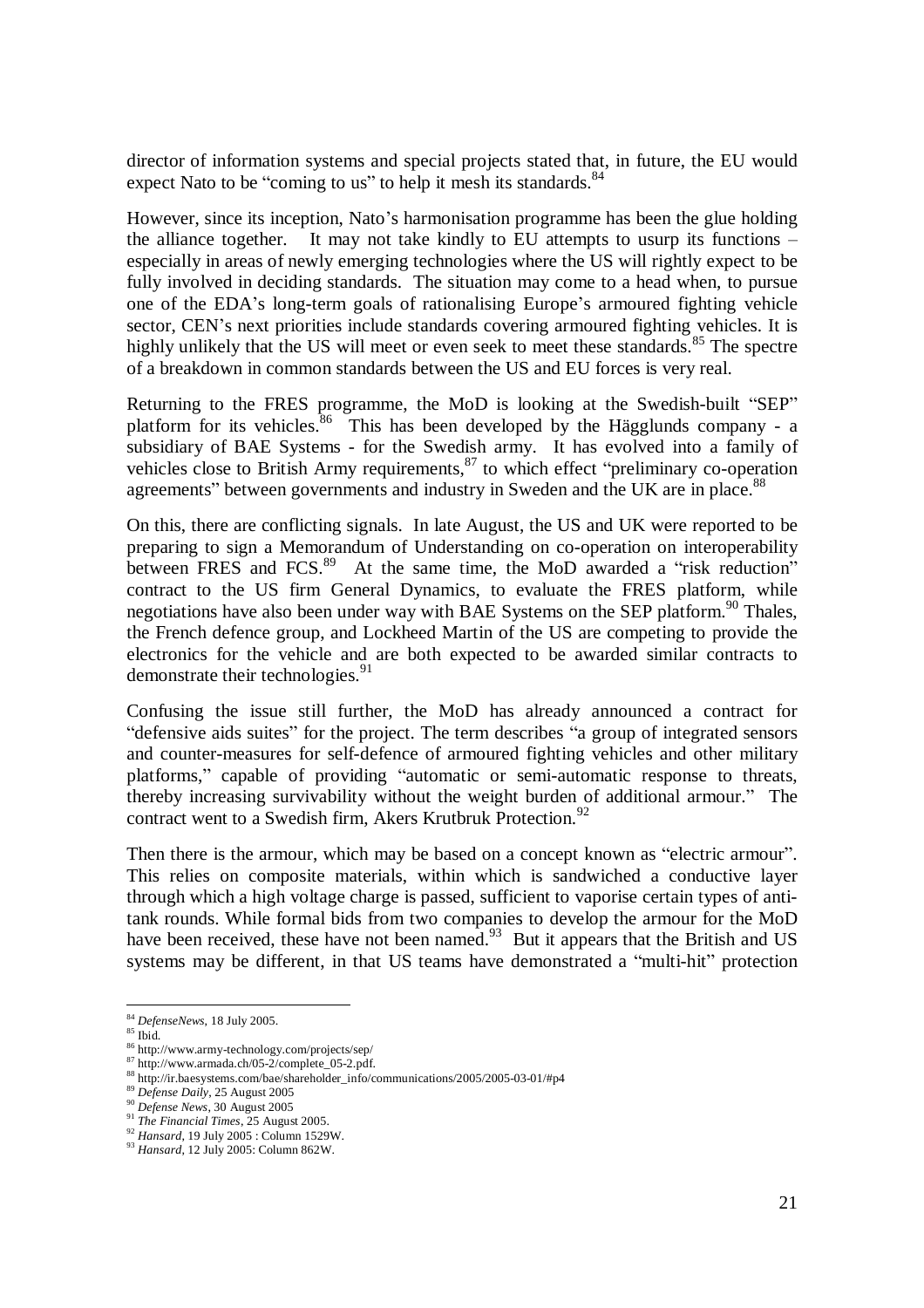capability which has not been (publicly) claimed by the British.<sup>94</sup> Again, the technology gap seems to be widening.

That divide may be even greater than appears. When the EDA's Nick Witney observed that "Europe's network-centric capabilities will probably be focused more on the individual soldier...",<sup>95</sup> he was describing a philosophy remarkably similar to that adopted by the French Army. It is working on a system which aims to deploy "networkcentric soldiers, wearing special clothing with integrated armour, portable electronics – including GPS and communications – and special observation equipment, integrated with the personal weapon.<sup>96</sup> The thinking is remarkably similar to that behind the MoD's "Future Integrated Soldier Technology" (FIST) programme. It is perhaps no coincidence that it is being run by French-owned Thales  $UK<sup>97</sup>$  Crucially, the project also focuses on information control, space-based assets (including surveillance satellites) and observation UAVs and UCAVs (Unmanned Combat Air Vehicles).

In terms of UAVs, another point of divergence emerged when the MoD announced the contract for Watchkeeper. It chose the Israeli-designed Hermes 450, to be built by the UK division of Thales, in preference to a rival bid from the US contractor Northrop-Grumman.<sup>98</sup> When it comes to the next generation, such vehicles will not only be used for passive reconnaissance. They are being designed for attack – as is the current "Predator" model deployed by US forces, which has successfully fired "Hellfire" guided missiles in combat conditions. In the attack role, the equipment is known as a UCAV.

In this whole area of technology, France is taking the lead. This was decided under the European Capabilities Action Plan agreed by member states as a means of reaching the 2010 "Headline Goal". Its first project is the European reconnaissance air system called "Euromale".<sup>99</sup> With the participation from Greece, Italy, Spain, Sweden and Switzerland, it also has a programme named "Neuron" for a high-tech, "stealthy" UCAV. Announced in June 2003, the French government has allocated  $\epsilon$ 300 million for the first phase.<sup>100</sup>

So far, Britain is not included. In a situation which has some parallels with the Tracer project, however, the UK had been working for the last seven years with the US on UCAV development, on a £10bn project called the "Future Offensive Air System" (FOAS). This was intended to produce operational systems by around 2018 when the RAF's fleet of Tornado GR4s is expected to reach the end of its operational life.<sup>101</sup> Then, in June 2005, the British government pulled out of the project, even though the "definition phase" was not due for completion until 2008.<sup>102</sup> Sources are suggesting that the reason was the increasing reluctance of its US partner to transfer military technology (which will be discussed in the next section). The MoD was unlikely to "get what it wants".

<sup>94</sup> http://www.dstl.gov.uk/pr/press/pr2002/01-07-02.htm; http://www.defense-update.com/features/du-1-04/passive-armor.htm <sup>95</sup> *DefenseNews*, 27 June 2005.

<sup>96</sup> http://www.assembly-weu.org/en/documents/sessions\_ordinaires/rpt/2005/1899.html

<sup>&</sup>lt;sup>97</sup> http://news.mod.uk/news/press/news\_press\_notice.asp?newsItem\_id=3069

<sup>98</sup> *DefenseNews*, 25 July 2005

<sup>99</sup> http://www.dassault-aviation.com/gb/actualite/actualite/article.cfm?id=2108

<sup>100</sup> *C4ISR Journal*, 24 July 2005.

<sup>101</sup> http://www.airforce-technology.com/projects/foas/

<sup>102</sup> http://www.ukdf.org.uk/millibrief/M35.DOC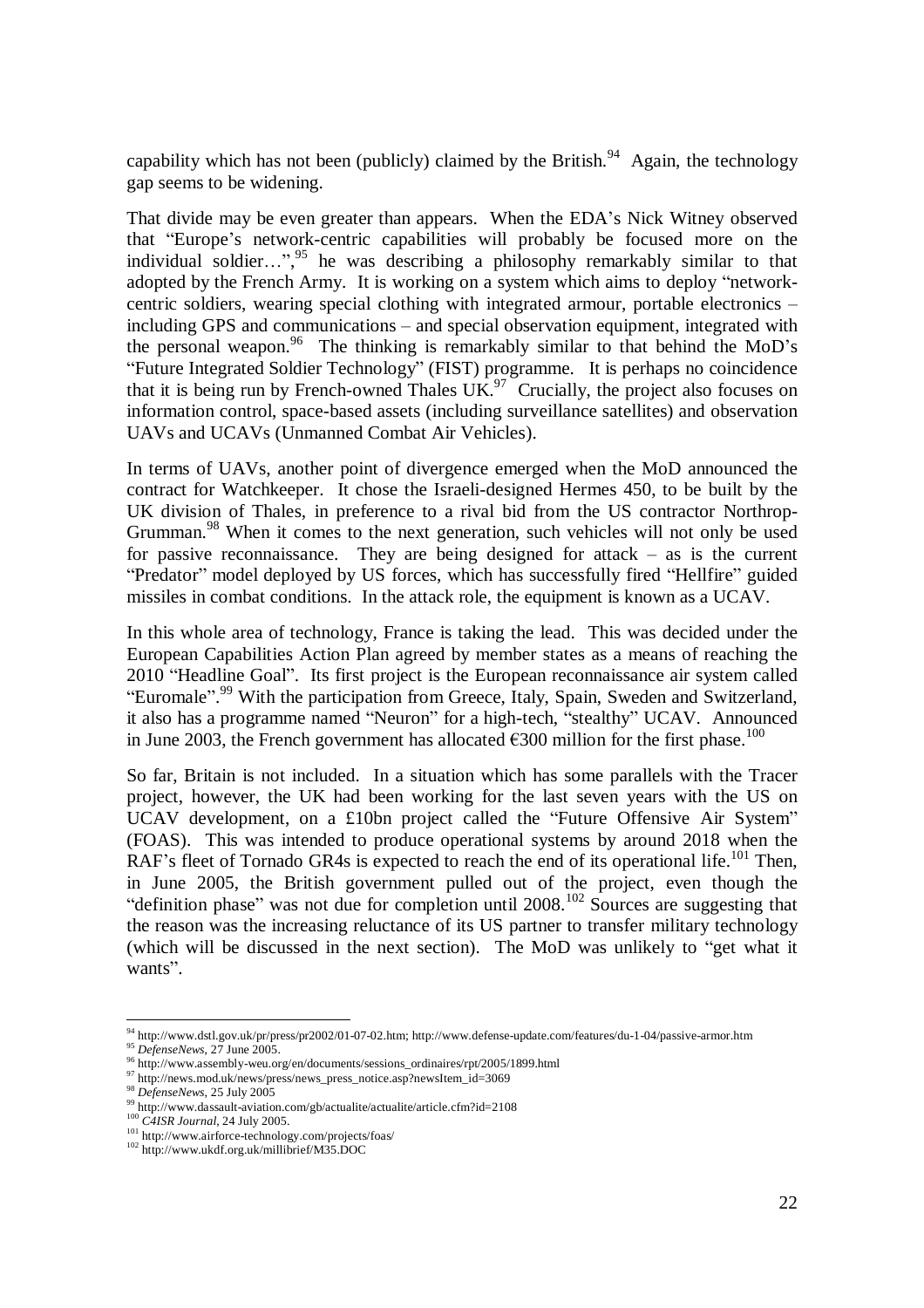For the time being, the MoD has scaled back its work in this area, but is now considering whether to join to French "Neuron" programme.<sup>103</sup> Another realignment, potentially at least, is in the making, which may become a major rift as the French – through EADS – have signed an agreement with the Russian MiG company to develop UCAVs.<sup>104</sup> Given that the Russians are still a major armaments supplier to the Chinese, one cannot imagine the US being anxious to share their technology with the British if they are working with the French in this area.

Back on the ground, to the basic personal weapon, currently the British Army is equipped with the much-maligned SA80, which was phased into service between 1986 and 1993. It has since been modified and will remain in service for some time but, in due course, it will require replacement. However, the manufacturer was the then state-owned Royal Ordnance which has since been acquired by what is now BAE Systems. Production facilities have been closed down and its ownership of the small arms manufacturers, Heckler & Koch has been divested to Heckler & Koch Beteiligungs GmbH, located in Oberndorf, leaving the UK without an indigenous small arms manufacturer. There seems a high probability, therefore, that in a decade or so, when the MoD looks for a new weapon, it will be both designed and manufactured in Europe.

Similarly, although a ten-year contract for small arms ammunition was awarded to BAE Systems in 1999, under a "Framework Partnership Agreement", there seems to be no bulk ammunition manufacturer in the UK either. Even for our most basic requirements, we seem to be reliant on foreign manufacturers.

Going up the scale, the Army is to be equipped with the short-range anti-tank missile known as the "Next Generation Light Anti Armour Weapon". It is of Swedish design, from Saab Bofors Dynamics, manufactured in "collaboration" with British companies. French owned Thales Air Defence is the major UK partner. The procurement contract was announced in 2002 and the weapon is due to enter service in  $2006/07$ .<sup>105</sup>

The medium range weapon seems to defy the trend. This is the US-designed Raytheon/ Lockheed Martin "Light Forces Anti-Tank Guided Weapon System", known as the Javelin. It was first issued to US forces in 1996 and ordered for the Army by the MoD in January 2003, to replace the 20-year-old Milan missile.<sup>106</sup>

Nevertheless, the Javelin was chosen only after the failure of "Trigat", a European missile programme initially involving France, Germany and the UK, with Belgium and the Netherlands joining later. Developed by the Euromissile Dynamics Group, a consortium of companies from the three nations, by June 1999 substantial delays had been experienced. Although the UK was prepared to proceed to production, other partners did not and, concerned that the UK would be dangerously exposed when Milan stocks ran down, in July 2000, the MoD reluctantly withdrew from the project, sustaining a loss estimated at £109,314,000.<sup>107</sup> With that, the MoD had no option but to buy an offthe-shelf system, leaving the Army without a missile for nearly six years.

<sup>103</sup> *DefenseNews*, *op cit*.

<sup>104</sup> *Defense News*, 22 August 2005.

 $105$  http://www.mod.uk/dpa/news/pn2002/may02/anti\_tank.htm

<sup>106</sup> http://www.army-technology.com/projects/javelin/

<sup>107</sup> *Hansard*, 28 Jul 2000: Column 913W; http://www.mod.uk/linked\_files/dpa\_ar2001\_notes\_to\_agency\_accounts.pdf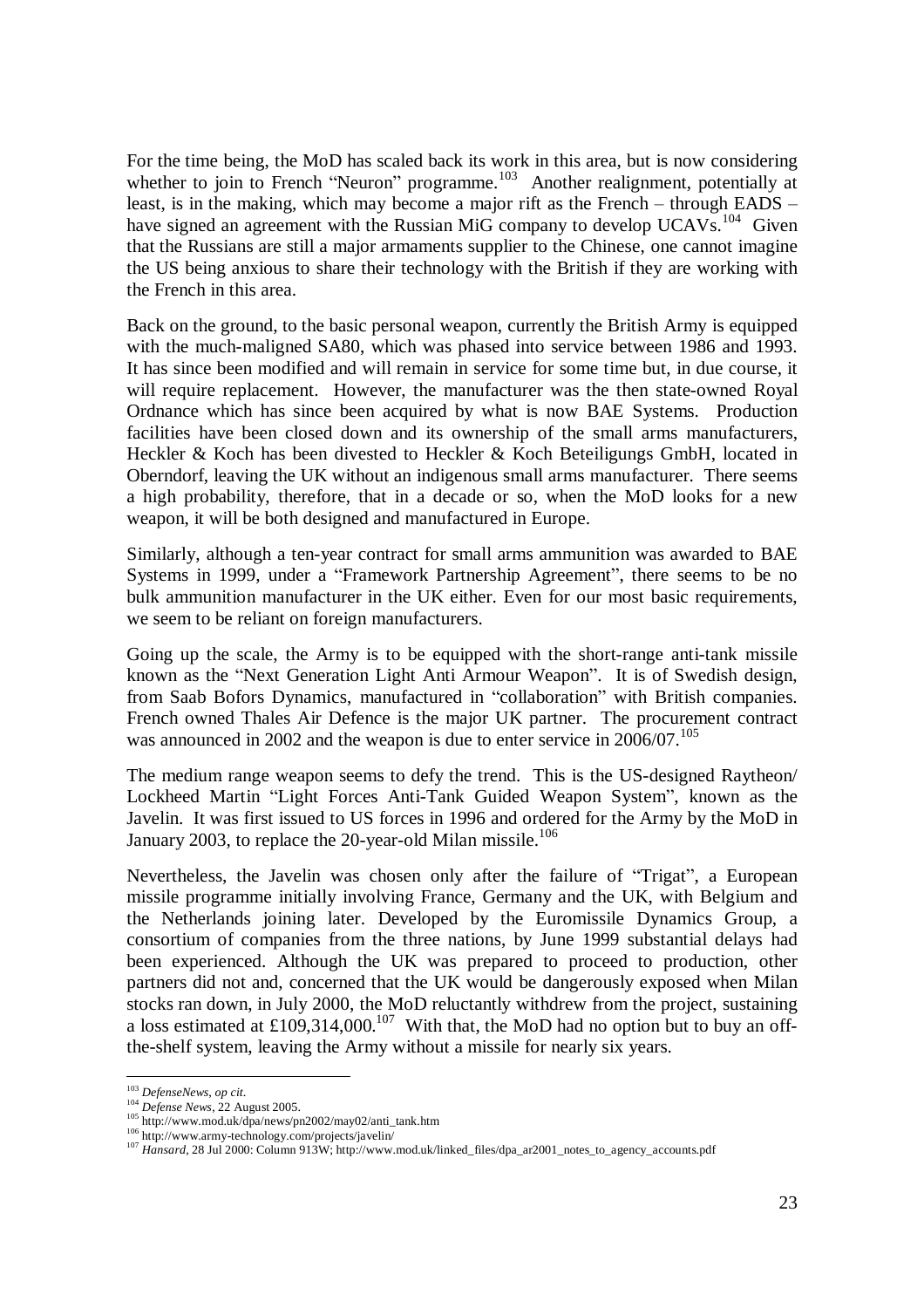Nor indeed was this the full extent of the loss. Another project in the same stable was a missile system to arm the UK's Apache attack helicopters. Instead of the battle-proven US-built Longbow/Hellfire Weapons Systems, the MoD had decided to go "European" and procure the LR (Long Range) Trigat. That project also collapsed, with an estimated loss of £205,010,000, when the MoD finally decided to go ahead with the US weapon. Altogether, therefore, the grandiose project cost the British taxpayer over £314 million.<sup>108</sup>

For the Army's heavier weapons, the MoD is working on a re-equipping the artillery through a programme named the Future Artillery Weapon Systems. This includes "next generation weapon platforms", target acquisition systems and complex software designed to interact with the whole system." The programme involves a 10-year equipment budget of some £1.5 billion spread across some 15 different projects.<sup>109</sup>

Some equipment, such as a targeting system which is to be integrated into Bowman, and rocket artillery, has already been selected. Contracts have been awarded to US firms as there are no suitable European products available. Not so the gun, however, a light, 155mm howitzer. In 1998, the UK entered into co-operation with the US on their howitzer development, "to allow us to benefit from information generated by the US programme". The howitzer was then expected to enter UK service in  $2007$ .<sup>110</sup> In the year 2000, MPs were told that "the United Kingdom continues to work closely with the United States...",<sup>111</sup> but by early 2004, references to the United States were omitted with no decision expected before  $2006$ <sup>112</sup> Meanwhile, trade sources were openly stating that the French-built "Caesar" howitzer was being evaluated for the British Army.<sup>113</sup>

As to the ammunition, a project team is working on "smart" munitions and another has been assembled to deal with Guided Artillery Ammunition (GAA). This comprises the US Giant, Raytheon, Royal Ordnance Defence, and the German defence contractor, Rheinmetall.  $114$  One of the favourites is the SMArt 155 shell produced by GIWS – a Nürnberg-based subsidiary of Diehl Munitionssysteme and Rheinmetall DeTeC.<sup>115</sup>

Another of the 15 projects is the Mobile Artillery Monitoring Battlefield Radar. This has been built by the Swedish electronics giant Ericsson and mounted on a Swedish Hägglunds BV 206 vehicle.<sup>116</sup> Then there is COBRA (COunter Battery RAdar), a collaborative programme between Germany, France and the UK. The radar is being built by Euro-Art in Munich, Germany and the first deliveries were made to the French Army in 2004.<sup>117</sup> The MoD aims to acquire up to ten sets, at a cost of "at least"  $\pounds 10$  million each.<sup>118</sup> The National Audit Office puts the cost at £177.8 million, a unit cost of at least £17.8 million.<sup>119</sup> By contrast, Indian armed forces purchased eight of the equivalent

<sup>108</sup> *Op cit*.

<sup>109</sup> http://www.mod.uk/dpa/ipt/faws.htm

<sup>110</sup> *Hansard*, 4 Feb 1999: Column: 740.

<sup>111</sup> *Hansard*, 7 Apr 2000, Column: 603W.

<sup>112</sup> *Hansard*, 9 Feb 2004: Column 1174W.

<sup>113</sup> http://www.defense-update.com/products/c/caesar.htm

<sup>114</sup> http://defence-data.com/eurosatory2002/page1001.htm; http://www.rps.com/products/gaa/

<sup>115</sup> http://www.defense-update.com/products/s/smart.htm

<sup>116</sup> http://www.mod.uk/dpa/news/pn2004/jan04/battlefield\_radar.htm

<sup>117</sup> http://www.eads.net/frame/lang/en/1024/content/OF0000000000004/0/31/29615310.html

<sup>118</sup> http://www.dr.mod.uk/info\_cobra.htm

<sup>119</sup> http://www.nao.org.uk/publications/nao\_reports/00-01/0001300.pdf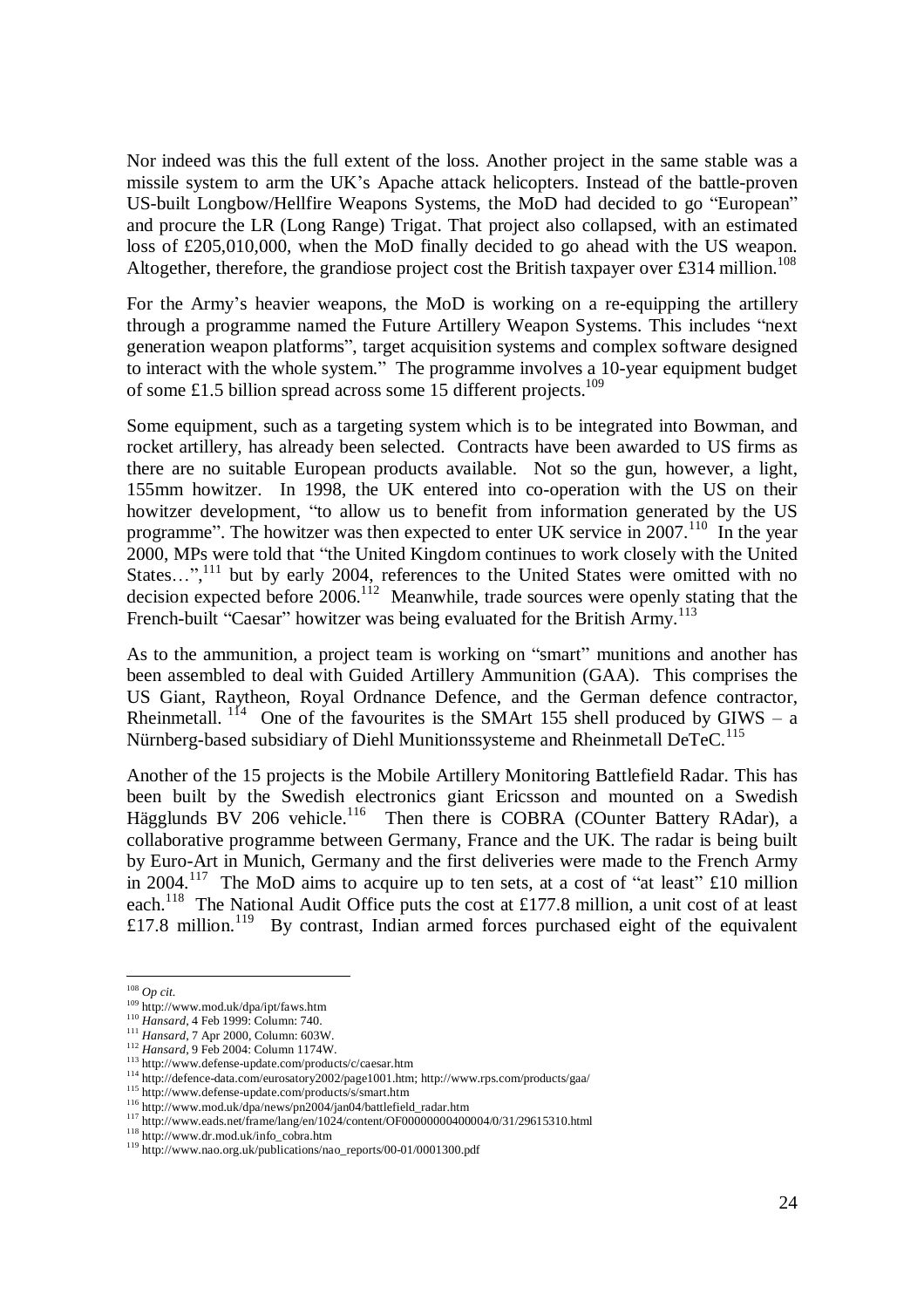Raytheon Firefinder systems for \$140 million (£77m), suggesting that the UK could have acquired ten sets for £96.3 million, at a saving of £81.5 million.

Nor has Royal Navy escaped the "curse" of Europeanisation. One striking example is the "Common New Generation Frigate"– the so-called Horizon project - a collaboration between France, Italy and the UK. Formalised in 1992, the UK eventually pulled out in April 1999 after failure to agree a common specification, the "unfocussed management" and the high price,<sup>120</sup> with an estimated loss of £537 million.<sup>121</sup>

The project had its genesis in 1985, with the ill-fated Nato frigate replacement programme, which was abandoned in the early 1990s, after US and the UK had withdrawn. The then Conservative government set up the Horizon project, made up of two separate but linked components – the basic platform (ship), and the missile/radar complex. The platform was a common venture, and the British elected to design their own radar, but the missile system – known as PAAMS (Principal Anti-Aircraft Missile system) – was to be French-built. The system comprises two parts, the missile itself, called the Aster, and the "Sylver" launcher. Aerospatiale Matra is responsible for the missiles and Alenia Marconi Systems for the launchers, actually built by DCN of France.

When the UK pulled out of the platform component, it continued with PAAMS. Because it was still committed to the missile system, there was no prospect of collaborative development on the platform. By default, the MoD was left with no option but to commission a British design. A "fixed price" contract was awarded to BAE Systems in April 2000 for twelve Type 45 Destroyers, scheduled to enter service by the end of 2014, the entire programme budgeted at about £6 billion, including PAAMS.<sup>122</sup> Over term, however, considerable delays occurred and the first ship is not due for commissioning until September 2008. The MoD has only confirmed orders for six ships and the Defence Procurement Agency puts their price at £6 billion, double the original cost.<sup>123</sup>

In theory, the Aster missile is the most advanced in the world and the combination of the British radar and the missile gives the ships world-beating performance. But they are designed to deal with advanced Soviet systems which were on the drawing board when the Aster was first envisaged, but since have not materialised. Existing systems are more than adequate to deal with any known threats. Against that, is the proven US system, the world-class AEGIS Combat System based on the Arleigh Burke DDG-51 platform, of which over 50 models have been built, making it a mature and trouble-free alternative.

As importantly, the current French launch system is capable of handling only anti-aircraft missiles. The US system can also fire Tomahawk cruise and ASROC anti-submarine missiles, making the Arleigh Burke class truly multi-purpose. Yet, to save money, the Type 45s are not to be fitted with Sonar detection equipment. Our Navy is to be equipped with a single-purpose ship which, in a campaign where there is no significant air-threat, will be of little use. Purchase of the US ships, at a cost of £600 million per platform, would have saved the British taxpayer £2.4 billion and given a better all-round capability.

 $^{120}$ http://navy-matters.beedall.com/cngf.htm

<sup>121</sup> http://www.nao.org.uk/publications/nao\_reports/9900613full.pdf

<sup>122</sup> http://www.baesystems.com/programmes/sea/type45/newsarchive/200400news1.htm

<sup>&</sup>lt;sup>123</sup> http://www.mod.uk/dpa/projects/type45.htm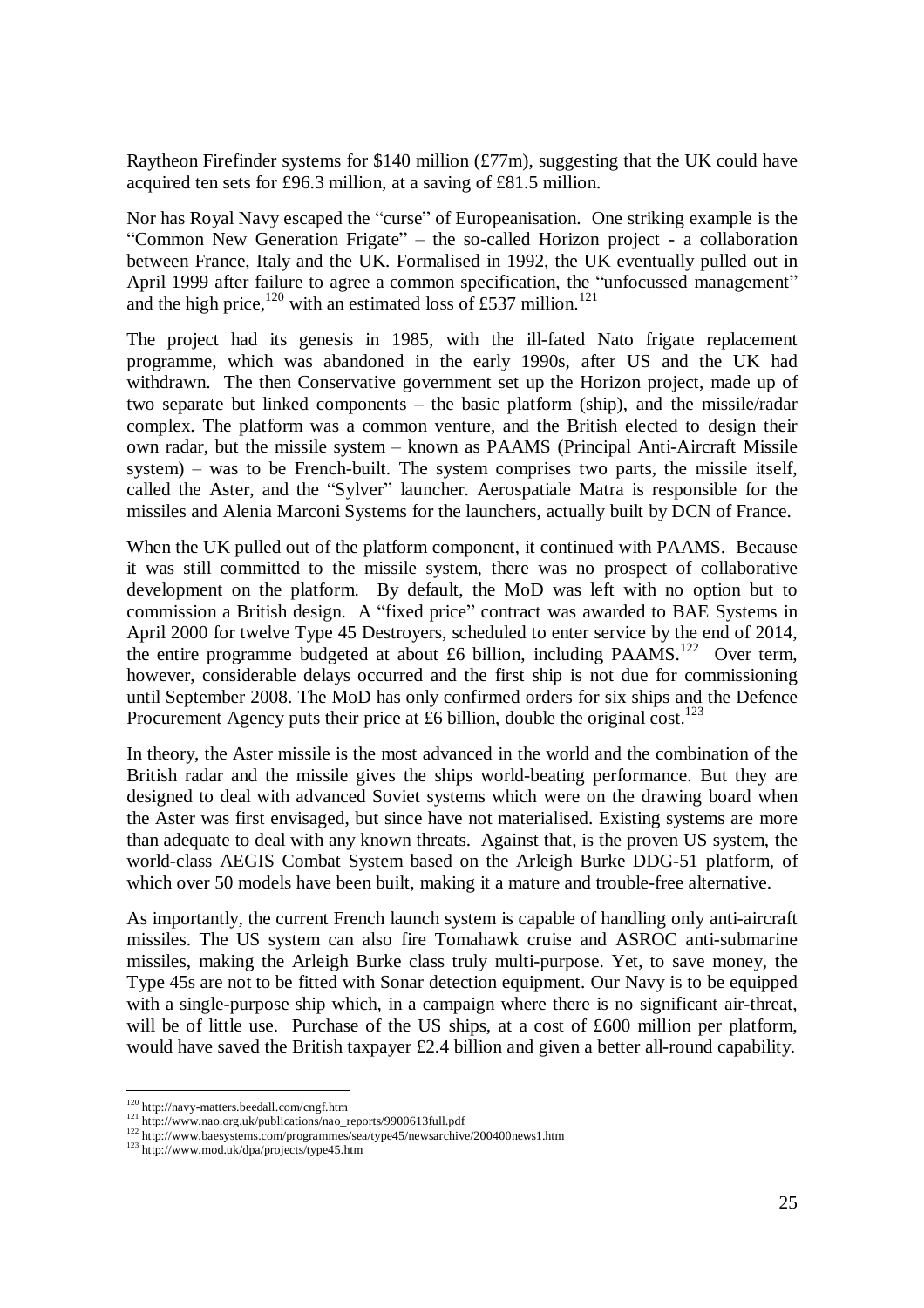Finally, in this section, we return to an issue with which we started: military doctrine. In December 2004, the Belgian Royal Institute for International Relations published a report entitled: "Audit of European Strategy". Amongst other things, its authors took the view that:

In order to increase the harmonisation of doctrine among EU members, a doctrine centre is necessary. A European Defence College could bring together military and civilian personnel from all EU countries in order to promote a common strategic culture that incorporates new doctrines and concepts. A common culture is also an indispensable component of a common strategy for Europe. Since European operations do exist, a common doctrine should underpin them.<sup>124</sup>

In fact, this had already been decided by the WEU Assembly sitting on 3 December 2003. Reacting to a report arguing for the development of a "security and defence culture in the ESDP,  $125$  it unanimously adopted a recommendation that the EU should:

Engage in an active policy of exchanges between European military schools, and establish a European defence college with a multinational, joint services intake with the aim of promoting higher training for officers and developing a common approach to a civil and military response to operations conducted in the ESDP framework.<sup>12</sup>

Then, on 13 June 2005, the General Affairs Council – in between "shelving" the EU Constitution - agreed the Presidency report on the ESDP. Marked "*limite*" (and made public only by the Danish parliament),<sup>127</sup> it reported that "EU training in the field of ESDP" was already under way, with courses organised for 2005 to 2007. The pilot "high level" ESDP course ended in March, and an orientation course on the ESDP had also been organised. On that basis, said the report, "the arrangements for the functioning of the European Security and Defence College have been defined. The necessary conditions to establish the College have been fulfilled."

Churchill who had set such great store in the "interchange of officers and cadets at technical colleges" would have immediately appreciated the significance of this. The EU is fostering its own "special relationship", spreading its doctrine throughout the armed forces of the member states.

#### **Broader political influences**

In addition to the pull of the "Europeanisation" programme, there are other influences at play which are tending to push the UK in the direction of Europe. In this, a single project is coming to epitomise the strains that are emerging, combining all the political and economic elements. That project is the "next-generation" F-35 Joint Strike Fighter.<sup>128</sup>

Led by the US, this is nevertheless a truly international project. In January 2001, the UK signed a memorandum of understanding to co-operate in the development of the aircraft, electing for a short take-off and variable landing variant to equip its two proposed

<sup>124</sup> http://fpc.org.uk/fsblob/363.pdf

<sup>125</sup> http://assembly-weu.itnetwork.fr/en/documents/sessions\_ordinaires/rpt/2003/1816.html

<sup>&</sup>lt;sup>126</sup> http://www.assembly-weu.org/en/documents/sessions\_ordinaires/txt/2003/741rec.pdf

<sup>127</sup> http://www.eu-oplysningen.dk/upload/application/msword/dc7f9a09/1003205.doc

<sup>128</sup> http://www.jsf.mil/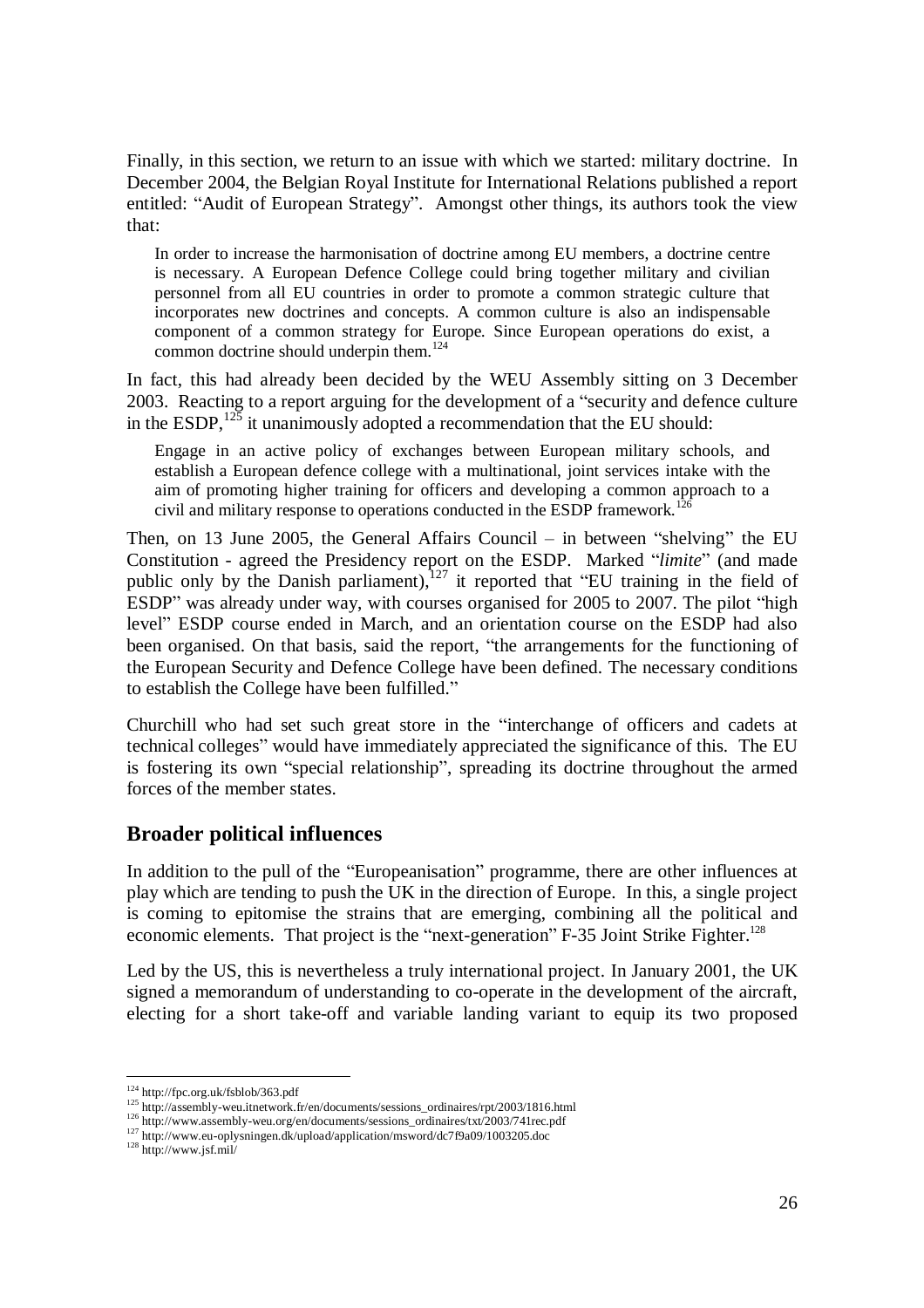carriers. It was joined by Australia, Canada, Denmark, Italy, Netherlands, Norway, Singapore and Turkey.<sup>129</sup>

What makes this aircraft different - and brings it into the realms of high politics  $-$  is its extremely advanced computer technology. In this, the design, like that of many modern combat aircraft, is such that it is physically not possible for a human to fly the machine. It relies on a sophisticated computer, which interprets the pilot's commands before transmitting them to the control surfaces – the so-called "fly-by-wire" concept.

The maker of the F-35, the US aerospace giant Lockheed Martin, has taken this concept further and integrated mission functions into the computer system, in effect turning the aircraft into an enormously sophisticated flying computer. Therein lies the problem. To drive a computer requires software and an estimated 2.5 million lines of computer code,<sup>130</sup> increasing eventually to 4.5 million<sup>131</sup> – the so-called source codes - have to be written to make the system operable. For security and obvious economic reasons, the manufacturers (and the US government) have been unwilling to disclose these codes to their partners in the programme.

On the other hand, potential users, and especially the UK government, are demanding access to these codes, to give them operating autonomy. The analogy is buying a desktop computer – which has an operating system like *Windows* – and being unable to repair it if it goes wrong. That is fine if you can get a "man" in to fix it, but unacceptable if it drives combat-critical systems which are under the control of another nation. There is also the possibility – some think likelihood - that the software contains embedded "sleeper viruses" which can be activated by remote control (over a satellite link) to make an aircraft inoperable in the event of it being used for purposes of which the US government does not approve.

At the British end, the CEO of BAE Systems, which is the industrial development partner, noted: "It is fundamentally important for UK sovereignty that technology transfer should take place related to the JSF to ensure that the UK has the ability to provide sovereign support and to maintain and upgrade the aircraft during its long in-service life."<sup>132</sup> A £2.6 billion project (\$4.9bn) for 150 aircraft at risk, British officers were also worried. "With any airplane in my inventory, I need the capability rapidly to modify for different circumstances, whether it be its software or hardware," said Air Chief Marshall Sir Brian Burridge, head of the RAF's fighter force.

Time is now running out. The development phase is coming to a conclusion and JSF partner countries must place orders for the aircraft by late 2006. Without release of the source codes, there is a possibility that the UK will pull out of the programme altogether, with catastrophic results for the aircraft carrier project. Having already retired her shipborne Harriers, there is no ready replacement. The only possible alternative is the *Rafale*, which has been selected to equip the new French carrier.<sup>1</sup>

<sup>129</sup> http://www.airforce-technology.com/projects/jsf/

<sup>130</sup> http://www.ausairpower.net/Analysis-JSF-May-04-P.pdf

<sup>131</sup> http://www.aviationtoday.com/cgi/av/show\_mag.cgi?pub=av&mon=0903&file=0903jsf.htm

<sup>132</sup> *DefenseNews*, 27 June 2005.

<sup>133</sup> http://www.rafale.com.sg/body\_rafale.html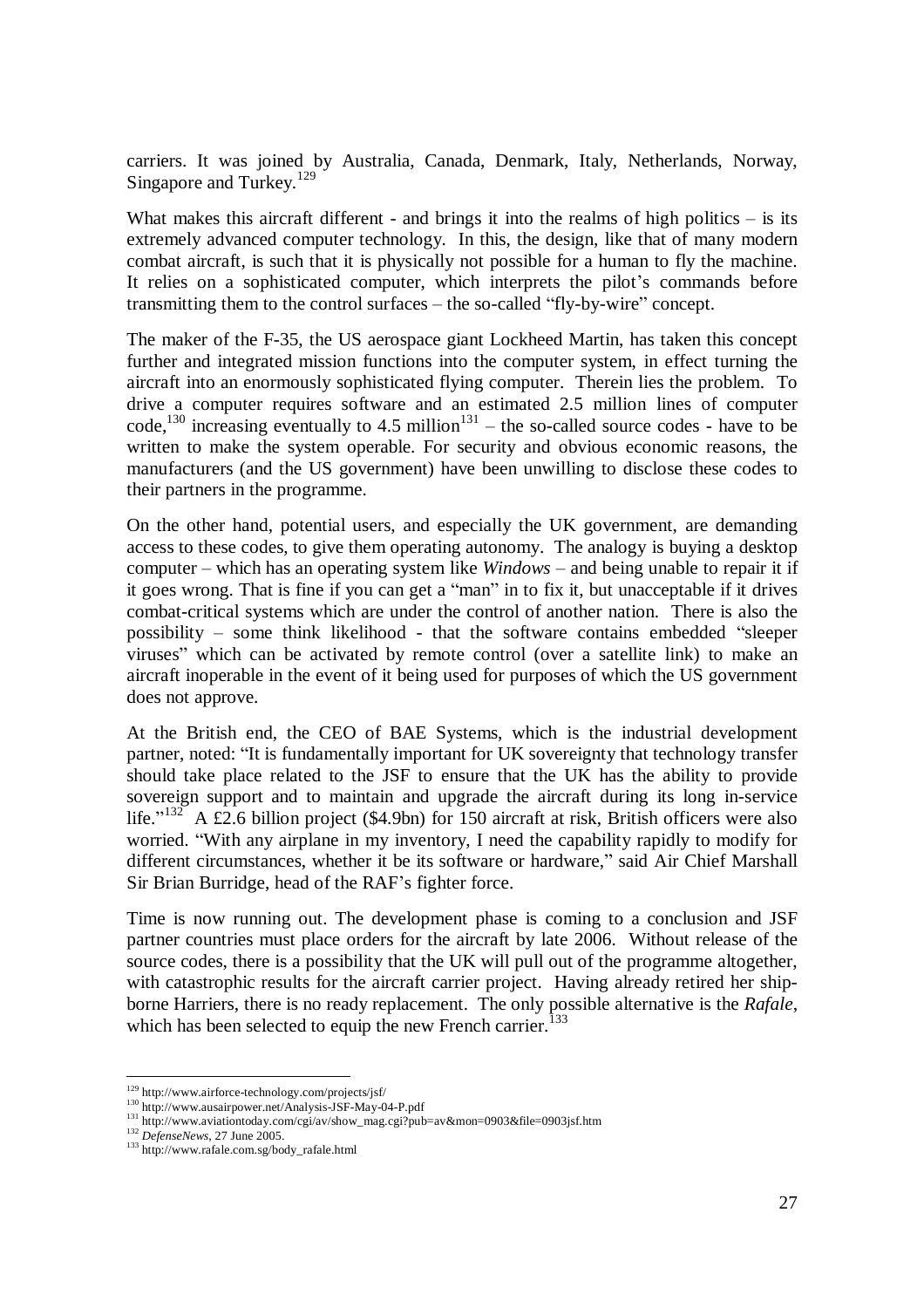While manufacturers on both sides of the Atlantic are keen for the F-35 project to continue, however, the US Congress is less than sympathetic. It is more concerned about European links with China. Despite an EU arms embargo imposed in the wake of the 1989 Tiananmen Square massacre, there is substantial evidence of European armament companies – including British – continuing to sell arms to China.<sup>134</sup>

In October last year, after the EU signalled its intention to lift the arms embargo, Congress refused to allow President Bush introduce a "waiver" to the "International Traffic in Arms Regulations" that govern the issue of export licences for military equipment (including dual-use technology). This was originally included in the 2005 Defense Authorization Act, which agrees the defence budget, but both Houses refused to pass the Bill until the "waiver" had been stripped from it. $135$ 

The campaign against the "waiver" had been led by Rep. Duncan Hunter, chairman of the House Armed Services Committee, and Rep. Henry Hyde, chairman of the House International Relations Committee. Hunter was particularly concerned at "…the porous nature of the system in which front companies and unscrupulous individuals move technologies to people who one day may be trying to kill not only Americans on the battlefield but Brits and Aussies."<sup>136</sup>

The British House of Commons Defence Committee regarded the "waiver" as the "touchstone for our relations with our closest ally". <sup>137</sup> But, with arms manufacture increasingly becoming an international enterprise, and with UK firms and government involved in more and more European projects, the US is finding it increasingly difficult to separate British projects that utilise sensitive US technology from projects involving EU partners and, through them, their technology partners.

Not least of those is Galileo. On 30 October 2003, the EU signed a  $\epsilon$ 200 million partnership deal with China, having also inaugurated the "China-Europe Global Navigation Satellite System Technical Training and Co-operation Centre" (CENC), the previous month.<sup>138</sup> On a project, which has profound military and strategic implications, the EU is formally co-operating with a strategic rival and a potential enemy of the USA. And the UK is an equal partner in the Galileo project.

The Galileo funding paradigm has more profound implications. At a recent Heritage Foundation seminar in Washington, Yossef Bodansky<sup>139</sup> observed that, while EU military appetites for new and increasingly expensive hardware matched those of the United States, member states were unwilling to fund it. China, on the other hand, was hungry for new military technology and was willing to enter co-operative arrangements with the EU, of which the Galileo programme is a model. China, he suggested, would become a paymaster – and beneficiary – of the project to equip the European Army.<sup>140</sup>

<sup>134</sup> http://www.sipri.org/contents/expcon/2005-0601chitechtransfer.pdf

<sup>135</sup> *DefenseNews* 11 October 2004.

<sup>136</sup> *Ibid*.

<sup>&</sup>lt;sup>137</sup> http://www.parliament.the-stationery-office.co.uk/pa/cm200203/cmselect/cmdfence/694/694.pdf

<sup>138</sup> http://europa.eu.int/rapid/pressReleasesAction.do?reference=IP/03/1461&format=HTML&aged=1&language=EN&guiLanguage  $=$ en

<sup>&</sup>lt;sup>139</sup> Former Director, Congressional Task Force Against Terrorism and Unconventional Warfare.

<sup>140</sup> http://www.heritage.org/Press/Events/ev062805a.cfm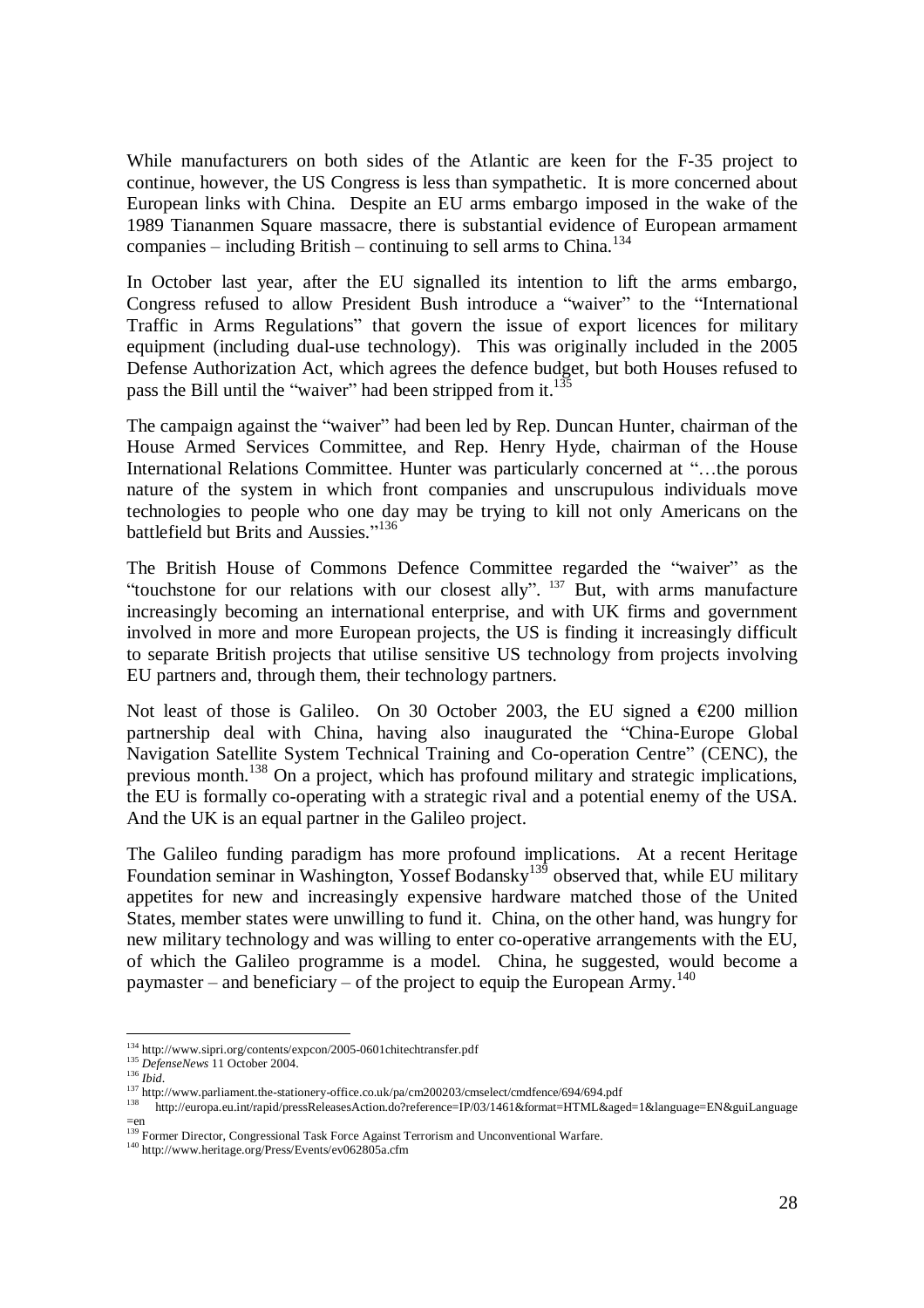All of this makes the US increasingly reluctant to share technology, yet, without this sharing, co-operation will be increasingly difficult. Moreover, Britain is increasingly seen as an integral part of Europe, rather than a separate entity, and is being treated as such, instead of being afforded special status. As the US treats the UK more like the rest of the Europeans, the more "European" Britain tends to become.

#### **Discussion**

The reality that emerges from this study is that, through this piecemeal implementation of measures, the UK's armed forces are being harmonised and integrated with those of EU member states. Prior to the 1998 St Malo summit, Britain was still actively engaged in major hardware development partnerships with the US, and was still buying key weapons systems from the US. Since St Malo, most of those partnerships have been terminated. Most new weapons systems have been of European design and, mostly, manufacture. The only US systems being purchased are those where European manufacturers are unable to supply alternatives, or where they must fit with existing equipment, such as Bowman.

Such evidence contradicts ministerial statements reaffirming the UK's commitment to Nato and the United States. Actions speak louder than words and cannot be so easily blurred. To that extent, integration is being implemented by stealth, amounting to a "secret" realignment of UK defence policy.

At the current pace of procurement, in a little over two decades, most of the major systems in service will be European and very few – possibly including the Joint Strike Fighter, if that project survives – will be of US origin, apart from "legacy" platforms such as the Chinook and Apache attack helicopters. Bowman-related systems will continue in use, but only because development had gone too far to be stopped. British forces will have become wholly integrated into the European Rapid Reaction Force - the New European Army.

This realignment is not without its financial costs. Withdrawal from FSCS cost £131 million, cancellation of MRAV another £48 million and Trigat over £314 million. To this must be added the £126 and £81.5 million "premiums" for the Panther and for Cobra, plus the £537 million costs of the abortive Horizon project, and the excessive cost of the Type 45 project. Then there is the purchase of 900 Storm Shadow/Scalp EG cruise missiles for £981 million (at over £1 million each), when the purchase of the US of the Joint Air-to-Surface Standoff Missile at \$300,000 each would have saved over £830 million. $141$ 

If the British contribution to Galileo is added – which must be more than  $\text{\pounds}400$  million – and the excess costs arising from Meteor, in the order of £900 million, known costs of either withdrawing from US projects or paying for failed, overly expensive (or unnecessary) European projects exceeds £5.8 billion. Furthermore, the UK will be committed to funding the "7<sup>th</sup> Framework" research programme, its defence spending contribution being in the order of £120 million.

<sup>141</sup> PQ: Hansard, 16 July 2002. Col. 155W; http://www.fas.org/man/dod-101/sys/smart/docs/n19981120\_981805.html; http://en.wikipedia.org/wiki/Storm\_Shadow